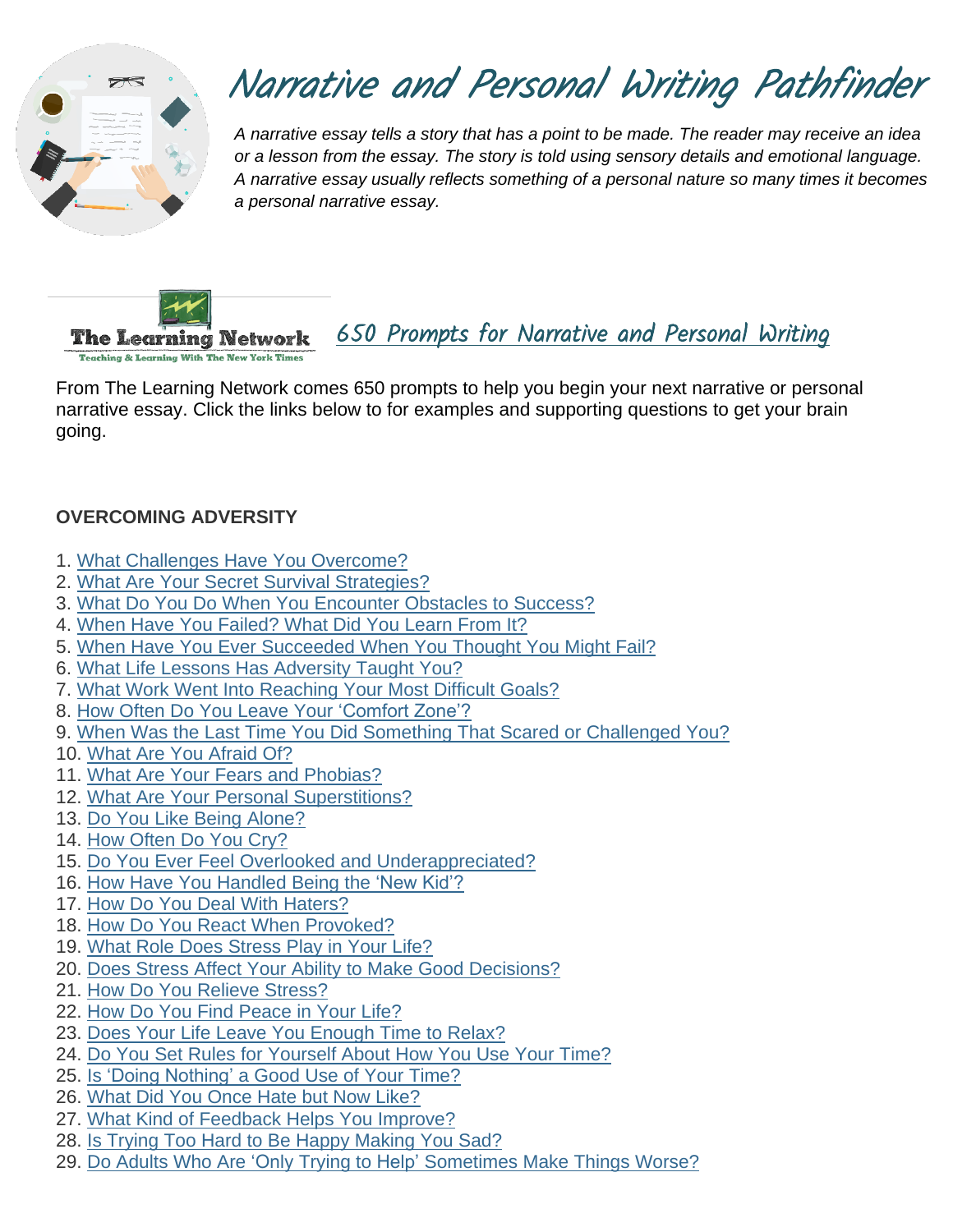## **YOUR PERSONALITY**

- 30. What Is Your [Personal](http://learning.blogs.nytimes.com/2011/10/07/what-is-your-personal-credo/) Credo?
- 31. What [Motivates](http://learning.blogs.nytimes.com/2011/10/17/what-motivates-you/) You?
- 32. What Makes You [Happy?](http://learning.blogs.nytimes.com/2016/04/07/student-question-what-makes-you-happy/)
- 33. What Are You [Good](http://learning.blogs.nytimes.com/2011/11/29/what-are-you-good-at/) At?
- 34. When in Your Life Have You Been a [Leader?](http://learning.blogs.nytimes.com/2011/12/01/when-in-your-life-have-you-been-a-leader/)
- 35. How Well Do You Perform Under [Pressure?](http://learning.blogs.nytimes.com/2014/02/13/how-well-do-you-perform-under-pressure/)
- 36. How Well Do You Take [Criticism?](http://learning.blogs.nytimes.com/2014/05/08/how-well-do-you-take-criticism/)
- 37. Are You Hard or Easy on [Yourself?](http://learning.blogs.nytimes.com/2011/03/02/are-you-hard-or-easy-on-yourself/)
- 38. How Full Is Your [Glass?](http://learning.blogs.nytimes.com/2012/05/23/how-full-is-your-glass/)
- 39. Do You Have a Hard Time Making [Decisions?](http://learning.blogs.nytimes.com/2011/08/18/do-you-have-a-hard-time-making-decisions/)
- 40. How Much [Self-Control](http://learning.blogs.nytimes.com/2014/09/18/how-much-self-control-do-you-have/) Do You Have?
- 41. How Good Are You at [Waiting](http://learning.blogs.nytimes.com/2013/11/18/how-good-are-you-at-waiting-for-what-you-really-want/) for What You Really Want?
- 42. What Role Does [Procrastination](http://learning.blogs.nytimes.com/2014/09/29/what-role-does-procrastination-play-in-your-life/) Play in Your Life?
- 43. How Good Are You at Time [Management?](http://learning.blogs.nytimes.com/2013/10/18/how-good-are-you-at-time-management/)
- 44. How [Productive](http://learning.blogs.nytimes.com/2012/03/21/how-productive-and-organized-are-you/) and Organized Are You?
- 45. Under What [Conditions](http://learning.blogs.nytimes.com/2016/01/19/student-question-under-what-conditions-do-you-do-your-best-work/) Do You Do Your Best Work?
- 46. How Do You Express Yourself [Creatively?](http://learning.blogs.nytimes.com/2015/03/04/how-do-you-express-your-creativity/)
- 47. Are You a Good [Listener?](http://learning.blogs.nytimes.com/2012/11/12/how-would-your-life-be-different-if-you-had-better-listening-skills/)
- 48. How [Competitive](http://learning.blogs.nytimes.com/2012/09/05/how-competitive-are-you/) Are You?
- 49. Do You Perform Better When You're Competing or When You're [Collaborating?](http://learning.blogs.nytimes.com/2012/10/12/do-you-perform-better-when-youre-competing-or-when-youre-collaborating/)
- 50. How [Emotionally](http://learning.blogs.nytimes.com/2015/04/22/how-emotionally-intelligent-are-you/) Intelligent Are You?
- 51. Do You Take More Risks When You Are Around Your [Friends?](http://learning.blogs.nytimes.com/2014/04/28/do-you-take-more-risks-when-you-are-around-your-friends/)
- 52. Do You [Unknowingly](http://learning.blogs.nytimes.com/2011/02/04/do-you-unknowingly-submit-to-peer-pressure/) Submit to Peer Pressure?
- 53. Do You Think You're [Brave?](http://learning.blogs.nytimes.com/2012/01/20/do-you-think-youre-brave/)
- 54. How Much of a [Daredevil](http://learning.blogs.nytimes.com/2014/02/21/how-much-of-a-daredevil-are-you/) Are You?
- 55. What Pranks, Jokes, Hoaxes or Tricks Have You Ever Fallen For or [Perpetrated?](http://learning.blogs.nytimes.com/2014/04/01/what-pranks-jokes-hoaxes-or-tricks-have-you-ever-fallen-for-or-perpetrated-2/)
- 56. How [Impulsive](http://learning.blogs.nytimes.com/2011/09/22/how-impulsive-are-you/) Are You?
- 57. Are You a [Novelty-Seeker?](http://learning.blogs.nytimes.com/2012/02/15/are-you-a-novelty-seeker/)
- 58. How Do You Deal With [Boredom?](http://learning.blogs.nytimes.com/2015/04/20/how-do-you-deal-with-boredom/)
- 59. What [Annoys](http://learning.blogs.nytimes.com/2011/04/27/what-annoys-you/) You?
- 60. Do You [Apologize](http://learning.blogs.nytimes.com/2014/01/21/do-you-or-people-you-know-apologize-all-the-time/) Too Much?
- 61. Do You Have Good [Manners?](http://learning.blogs.nytimes.com/2011/11/02/do-you-have-good-manners/)
- 62. How [Materialistic](http://learning.blogs.nytimes.com/2016/02/05/student-question-how-materialistic-are-you/) Are You?
- 63. Are You a Saver or a [Tosser?](http://learning.blogs.nytimes.com/2011/01/28/are-you-a-saver-or-a-tosser/)
- 64. Are You a Hoarder or a [Minimalist?](http://learning.blogs.nytimes.com/2015/09/02/are-you-a-hoarder-or-a-minimalist-or-somewhere-in-the-middle/)
- 65. Are You an Introvert or an [Extrovert?](http://learning.blogs.nytimes.com/2016/05/24/student-question-are-you-an-introvert-or-an-extrovert/)
- 66. Are You Popular, Quirky or [Conformist?](http://learning.blogs.nytimes.com/2011/05/27/are-you-popular-quirky-or-conformist/)
- 67. Are You a Nerd or a [Geek?](http://learning.blogs.nytimes.com/2014/09/23/are-you-a-nerd-or-a-geek/)
- 68. What Would Your [Personal](http://learning.blogs.nytimes.com/2012/01/06/what-would-your-personal-mascot-be/) Mascot Be?
- 69. What [Assumptions](http://learning.blogs.nytimes.com/2010/05/13/what-assumptions-do-people-make-about-you/) Do People Make About You?
- 70. How Good Are You at Saying [Goodbye?](http://learning.blogs.nytimes.com/2015/05/21/how-good-are-you-at-saying-goodbye/)

## **ROLE MODELS**

- 71. Who Is Your Role [Model?](http://learning.blogs.nytimes.com/2011/10/31/who-is-your-role-model/)
- 72. Who [Inspires](http://learning.blogs.nytimes.com/2012/02/14/who-inspires-you/) You?
- 73. Who Are the People [Famous](http://learning.blogs.nytimes.com/2015/11/30/who-are-the-people-famous-or-not-you-admire-most/) or Not You Admire Most?
- 74. Who Are Your [Heroes?](http://learning.blogs.nytimes.com/2013/12/10/who-are-your-heroes/)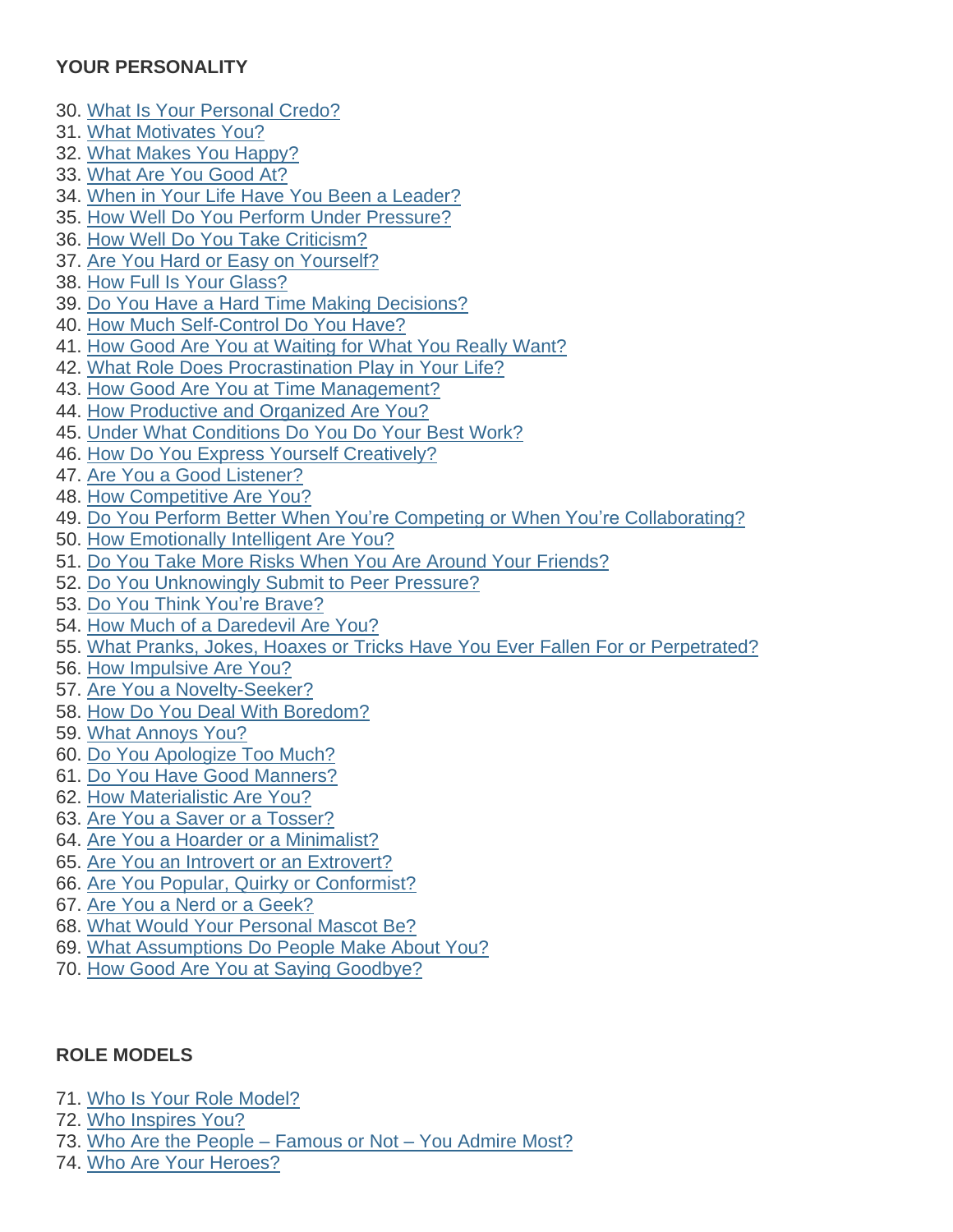- 75. What Heroic Acts Have You Performed or [Witnessed?](http://learning.blogs.nytimes.com/2015/09/04/what-heroic-acts-have-you-performed-or-witnessed/)
- 76. What's the Best Advice You've [Gotten?](http://learning.blogs.nytimes.com/2011/06/21/whats-the-best-advice-youve-gotten/)
- 77. What Are Some 'Words of [Wisdom'](http://learning.blogs.nytimes.com/2015/06/01/what-are-some-words-of-wisdom-that-guide-your-life/) That Guide Your Life?
- 78. Who Outside Your Family Has Made a [Difference](http://learning.blogs.nytimes.com/2014/10/16/who-outside-your-family-has-made-a-difference-in-your-life/) in Your Life?
- 79. If You Had Your Own Talk Show, Whom Would You Want to [Interview?](http://learning.blogs.nytimes.com/2014/05/09/if-you-had-your-own-talk-show-whom-would-you-want-to-interview/)
- 80. To Whom, or What, Would You Like to Write a [Thank-You](http://learning.blogs.nytimes.com/2014/04/09/to-whom-or-what-would-you-like-to-write-a-thank-you-note/) Note?
- 81. What Leader Would You Invite to Speak at Your [School?](http://learning.blogs.nytimes.com/2012/04/25/what-leader-would-you-invite-to-speak-at-your-school/)
- 82. What Six People, Living or Dead, Would You Invite to [Dinner?](http://learning.blogs.nytimes.com/2013/04/22/what-six-people-living-or-dead-would-you-invite-to-dinner/)
- 83. Who's Your ['Outsider](http://www.nytimes.com/2016/10/12/learning/whos-your-outsider-role-model.html) Role Model'?

## **FAMILY**

- 84. Who Is Your [Family?](http://learning.blogs.nytimes.com/2013/11/27/who-is-your-family/)
- 85. How Do You Define ['Family'?](http://learning.blogs.nytimes.com/2011/02/24/how-do-you-define-family/)
- 86. What Have You and Your Family [Accomplished](http://learning.blogs.nytimes.com/2012/04/26/what-have-you-and-your-family-accomplished-together/) Together?
- 87. What Events Have [Brought](http://learning.blogs.nytimes.com/2014/10/30/what-events-have-brought-you-closer-to-your-family/) You Closer to Your Family?
- 88. What's Your Role in Your [Family?](http://learning.blogs.nytimes.com/2011/06/10/whats-your-role-in-your-family/)
- 89. Have You Ever Changed a Family [Member's](http://learning.blogs.nytimes.com/2012/10/22/have-you-ever-changed-a-family-members-mind/) Mind?
- 90. How Well Do You Get Along With Your [Siblings?](http://learning.blogs.nytimes.com/2012/11/26/how-well-do-you-get-along-with-your-siblings/)
- 91. What Are Your Family Stories of [Sacrifice?](http://learning.blogs.nytimes.com/2012/02/27/what-are-your-family-stories-of-sacrifice/)
- 92. What [Possessions](http://learning.blogs.nytimes.com/2011/04/06/what-possessions-does-your-family-treasure/) Does Your Family Treasure?
- 93. What [Hobbies](http://learning.blogs.nytimes.com/2014/01/02/what-hobbies-and-other-activities-have-been-passed-down-in-your-family/) Have Been Passed Down in Your Family?
- 94. What's the Story Behind Your [Name?](http://learning.blogs.nytimes.com/2015/10/07/whats-the-story-behind-your-name-2/)
- 95. What Are Your Favorite [Names?](http://learning.blogs.nytimes.com/2013/06/03/what-are-your-favorite-names/)
- 96. How Have You Paid [Tribute](http://learning.blogs.nytimes.com/2011/08/15/how-have-you-paid-tribute-to-loved-ones/) to Loved Ones?
- 97. What Do You Know About Your Family's [History?](http://learning.blogs.nytimes.com/2016/04/01/student-question-what-do-you-know-about-your-familys-history/)
- 98. Did Your [Parents](http://learning.blogs.nytimes.com/2011/08/31/did-your-parents-have-a-life-before-they-had-kids/) Have a Life Before They Had Kids?
- 99. What Family [Traditions](http://learning.blogs.nytimes.com/2015/03/31/what-family-traditions-do-you-want-to-carry-on-when-you-get-older/) Do You Want to Carry On When You Get Older?

# **PARENTS & PARENTING**

- 100. How Close Are You to Your [Parents?](http://learning.blogs.nytimes.com/2012/06/01/how-close-are-you-to-your-parents/)
- 101. How Are You and Your Parents Alike and [Different?](http://learning.blogs.nytimes.com/2013/11/25/how-are-you-and-your-parents-alike-and-different/)
- 102. How Much [Freedom](http://learning.blogs.nytimes.com/2015/01/29/how-much-freedom-have-your-parents-given-you/) Have Your Parents Given You?
- 103. How [Permissive](http://learning.blogs.nytimes.com/2011/01/14/how-permissive-are-your-parents/) Are Your Parents?
- 104. Do You Have [Helicopter](http://learning.blogs.nytimes.com/2013/05/14/do-you-have-helicopter-parents/) Parents?
- 105. How Do Your Parents Teach You to [Behave?](http://learning.blogs.nytimes.com/2010/10/12/how-do-your-parents-teach-you-to-behave/)
- 106. How Do You Make [Parenting](http://learning.blogs.nytimes.com/2012/11/30/how-do-you-make-parenting-difficult-for-your-parents/) Difficult for Your Parents?
- 107. How Often Do You Fight With Your [Parents?](http://learning.blogs.nytimes.com/2016/03/17/student-question-how-often-do-you-fight-with-your-parents/)
- 108. What Advice Would You Give to Your Mom, Dad or [Guardian](http://learning.blogs.nytimes.com/2016/01/07/what-advice-would-you-give-to-your-mom-dad-or-guardian-on-how-to-be-a-better-parent/) on How to Be a Better Parent?
- 109. Is Your Family [Stressed,](http://learning.blogs.nytimes.com/2015/11/06/is-your-family-stressed-tired-and-rushed/) Tired and Rushed?
- 110. Do Your [Parents](http://learning.blogs.nytimes.com/2016/06/09/student-question-do-your-parents-try-too-hard-to-be-cool/) Try Too Hard to Be Cool?
- 111. Do You Ever Feel [Embarrassed](http://learning.blogs.nytimes.com/2015/05/11/do-you-ever-feel-embarrassed-by-your-parents/) by Your Parents?
- 112. Do Your Parents Support Your [Learning?](http://learning.blogs.nytimes.com/2011/11/22/do-your-parents-support-your-learning/)
- 113. Do You Talk About Report Cards With Your [Parents?](http://learning.blogs.nytimes.com/2011/06/07/do-you-talk-about-report-cards-with-your-parents/)
- 114. Do You Want Your Parents to Stop Asking You 'How Was [School?'](http://learning.blogs.nytimes.com/2016/09/16/do-you-want-your-parents-to-stop-asking-you-how-was-school/)
- 115. How Much Do Your Parents Help With Your [Homework?](http://learning.blogs.nytimes.com/2014/11/14/how-much-do-your-parents-help-with-your-homework/)
- 116. How Has Your Family Helped or Hindered Your [Transition](http://learning.blogs.nytimes.com/2015/08/24/how-did-your-family-help-or-hinder-your-transition-to-a-new-school-or-to-college/) to a New School?
- 117. Have Your Parents and [Teachers](http://learning.blogs.nytimes.com/2016/02/04/student-question-have-your-parents-and-teachers-given-you-room-to-create/) Given You Room to Create?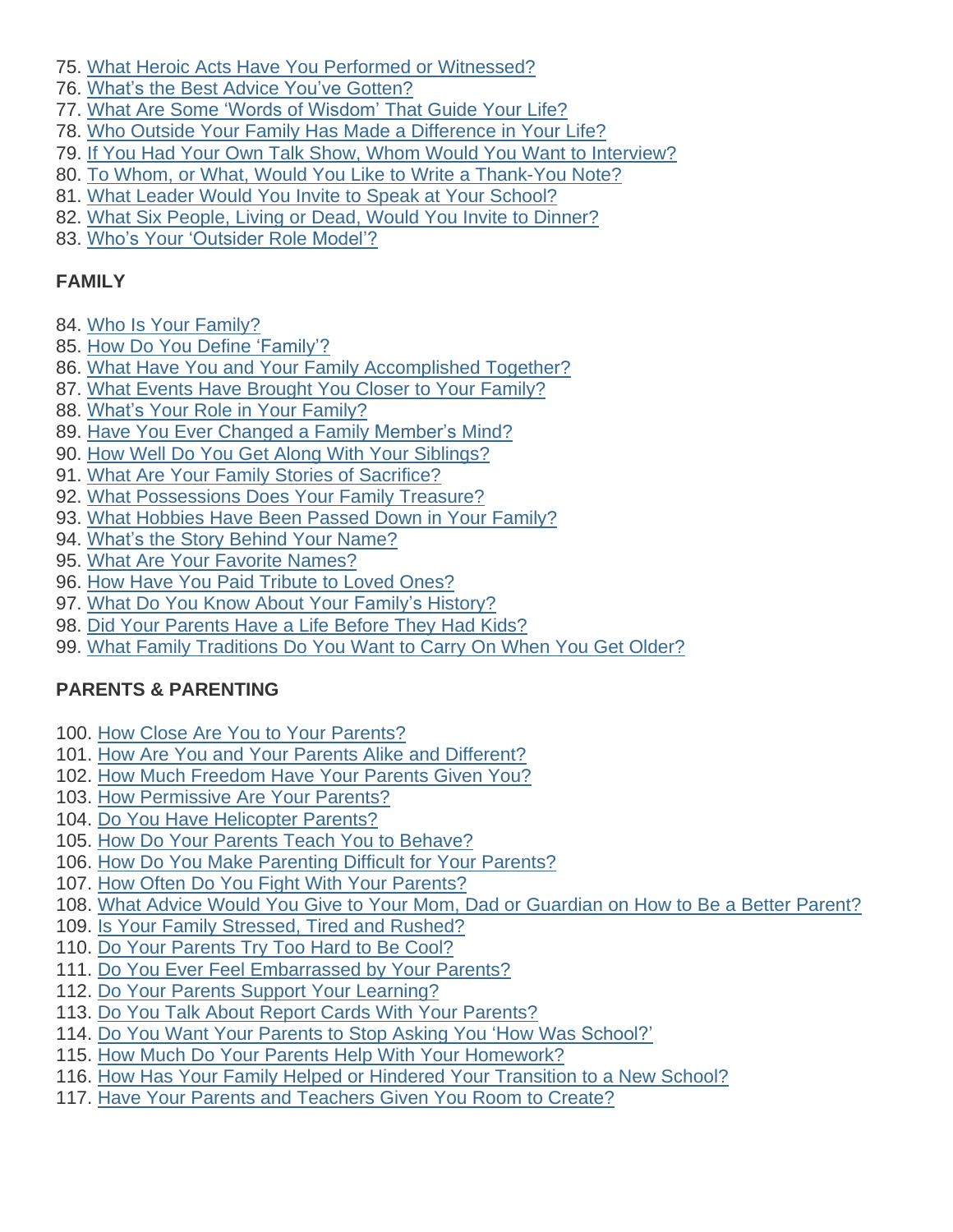# **YOUR NEIGHBORHOOD**

- 118. How Much Does Your [Neighborhood](http://learning.blogs.nytimes.com/2013/10/22/how-much-does-your-neighborhood-define-who-you-are/) Define Who You Are?
- 119. What's Special About Your [Hometown?](http://learning.blogs.nytimes.com/2010/09/17/whats-special-about-your-hometown/)
- 120. What [Marketing](http://learning.blogs.nytimes.com/2016/04/08/student-question-what-marketing-slogan-would-you-use-for-your-town-or-city/) Slogan Would You Use for Your Town or City?
- 121. What Would You Name Your [Neighborhood?](http://learning.blogs.nytimes.com/2012/03/01/what-would-you-name-your-neighborhood/)
- 122. Who Are the ['Characters'](http://learning.blogs.nytimes.com/2012/11/09/who-are-the-characters-that-make-your-town-interesting/) That Make Your Town Interesting?
- 123. Who Is the 'Mayor' of Your School or [Neighborhood?](http://learning.blogs.nytimes.com/2013/11/20/who-is-the-mayor-of-your-school-or-neighborhood/)
- 124. What Would a TV Show About Your Town [Spoof?](http://learning.blogs.nytimes.com/2011/01/27/what-would-a-tv-show-about-your-town-spoof/)
- 125. What 'Urban [Legends'](http://learning.blogs.nytimes.com/2011/02/16/what-urban-legends-are-there-about-places-in-your-area/) Are There About Places in Your Area?
- 126. Do You Know Your Way [Around](http://learning.blogs.nytimes.com/2011/06/29/do-you-know-your-way-around-your-city-or-town/) Your City or Town?
- 127. How Well Do You Know Your [Neighbors?](http://learning.blogs.nytimes.com/2015/11/04/how-well-do-you-know-your-neighbors/)
- 128. What Is Your [Favorite](http://learning.blogs.nytimes.com/2012/01/09/what-is-your-favorite-place/) Place?
- 129. What's Your Favorite [Neighborhood](http://learning.blogs.nytimes.com/2015/05/29/whats-your-favorite-neighborhood-joint/) Joint?
- 130. What Is Your [Favorite](http://learning.blogs.nytimes.com/2015/04/21/what-is-your-favorite-street/) Street?
- 131. Do You Hang Out in the [Park?](http://learning.blogs.nytimes.com/2016/05/27/student-question-do-you-hang-out-in-the-park/)
- 132. How Much Time Do You Spend in [Nature?](http://learning.blogs.nytimes.com/2011/09/12/how-much-time-do-you-spend-in-nature/)
- 133. What Small Things Have You Seen and Taken Note Of [Today?](http://learning.blogs.nytimes.com/2012/03/28/what-have-you-seen-today/)
- 134. What [Buildings](http://learning.blogs.nytimes.com/2015/06/10/what-buildings-do-you-love-what-buildings-do-you-hate/) Do You Love? What Buildings Do You Hate?
- 135. What Are the Sounds That Make Up the [Background](http://learning.blogs.nytimes.com/2016/01/05/what-are-the-sounds-that-make-up-the-background-noise-in-your-life/) Noise in Your Life?
- 136. What [Sounds](http://learning.blogs.nytimes.com/2015/03/03/what-sounds-annoy-you/) Annoy You?
- 137. What Public [Behavior](http://learning.blogs.nytimes.com/2015/01/08/what-public-behavior-annoys-you-most/) Annoys You Most?
- 138. Have You Ever [Interacted](http://learning.blogs.nytimes.com/2011/12/20/have-you-ever-interacted-with-the-police/) With the Police?
- 139. What Local [Problems](http://learning.blogs.nytimes.com/2013/09/11/what-local-problems-do-you-think-your-mayor-should-try-to-solve/) Do You Think Your Mayor Should Try to Solve?
- 140. What Ideas Do You Have for Enhancing Your [Community?](http://learning.blogs.nytimes.com/2015/09/08/what-idea-do-you-have-for-enhancing-your-community/)
- 141. [Where](http://learning.blogs.nytimes.com/2016/04/04/student-question-where-do-you-think-you-will-live-when-you-are-an-adult/) Do You Think You Will Live When You Are an Adult?
- 142. Would You Most Want to Live in a City, a Suburb or the [Country?](http://learning.blogs.nytimes.com/2013/09/25/would-you-most-want-to-live-in-a-city-a-suburb-or-the-country/)

## **YOUR HOME**

- 143. Is Your Bedroom a [Nightmare?](http://learning.blogs.nytimes.com/2012/11/08/is-your-bedroom-a-nightmare/)
- 144. What is Your [Favorite](http://learning.blogs.nytimes.com/2010/10/18/what-is-your-favorite-place-in-your-house/) Place in Your House?
- 145. How [Important](http://learning.blogs.nytimes.com/2013/12/09/how-important-is-keeping-a-clean-house/) Is Keeping a Clean House?
- 146. Do You Need to [De-Clutter](http://learning.blogs.nytimes.com/2015/02/26/do-you-need-to-de-clutter-your-life/) Your Life?
- 147. Do You Plan on Saving Any of Your [Belongings](http://learning.blogs.nytimes.com/2013/05/24/do-you-plan-on-saving-any-of-your-belongings-for-the-future/) for the Future?
- 148. With Your Home in [Danger,](http://learning.blogs.nytimes.com/2012/11/14/with-your-home-in-danger-what-would-you-try-to-save/) What Would You Try to Save?
- 149. What [Would](http://learning.blogs.nytimes.com/2015/01/20/what-would-you-grab-in-a-fire/) You Grab in a Fire?
- 150. What Would You Put in Your [Emergency](http://learning.blogs.nytimes.com/2011/12/02/what-would-you-put-in-your-emergency-go-bag/) 'Go-Bag'?
- 151. Who Lived Long Ago [Where](http://learning.blogs.nytimes.com/2015/04/16/who-lived-long-ago-where-you-live-now/) You Live Now?
- 152. What Would Your [Dream](http://learning.blogs.nytimes.com/2013/05/17/what-would-your-dream-home-be-like/) Home Be Like?

## **CHILDHOOD MEMORIES**

- 153. What Was Your Most Precious Childhood [Possession?](http://learning.blogs.nytimes.com/2013/03/14/what-was-your-most-precious-childhood-possession/)
- 154. What [Objects](http://learning.blogs.nytimes.com/2014/09/30/what-objects-tell-the-story-of-your-life/) Tell the Story of Your Life?
- 155. What Do You [Collect?](http://learning.blogs.nytimes.com/2016/05/17/student-question-what-do-you-collect/)
- 156. What Were Your Favorite Childhood Shows and [Characters?](http://learning.blogs.nytimes.com/2009/11/06/what-were-your-favorite-childhood-shows-and-characters/)
- 157. Do You Have [Childhood](http://learning.blogs.nytimes.com/2015/01/09/do-you-have-childhood-memories-of-being-read-aloud-to/) Memories of Being Read Aloud To?
- 158. What Were Your [Favorite](http://learning.blogs.nytimes.com/2013/04/26/what-were-your-favorite-picture-books-when-you-were-little/) Picture Books When You Were Little?
- 159. What Things Did You [Create](http://learning.blogs.nytimes.com/2012/04/20/what-things-did-you-create-when-you-were-a-child/) When You Were a Child?
- 160. What Places Do You Remember Fondly From [Childhood?](http://learning.blogs.nytimes.com/2011/03/25/what-places-do-you-remember-fondly-from-childhood/)
- 161. What Food or Flavor Do You [Remember](http://learning.blogs.nytimes.com/2015/09/28/what-food-or-flavor-do-you-remember-tasting-for-the-first-time/) Tasting for the First Time?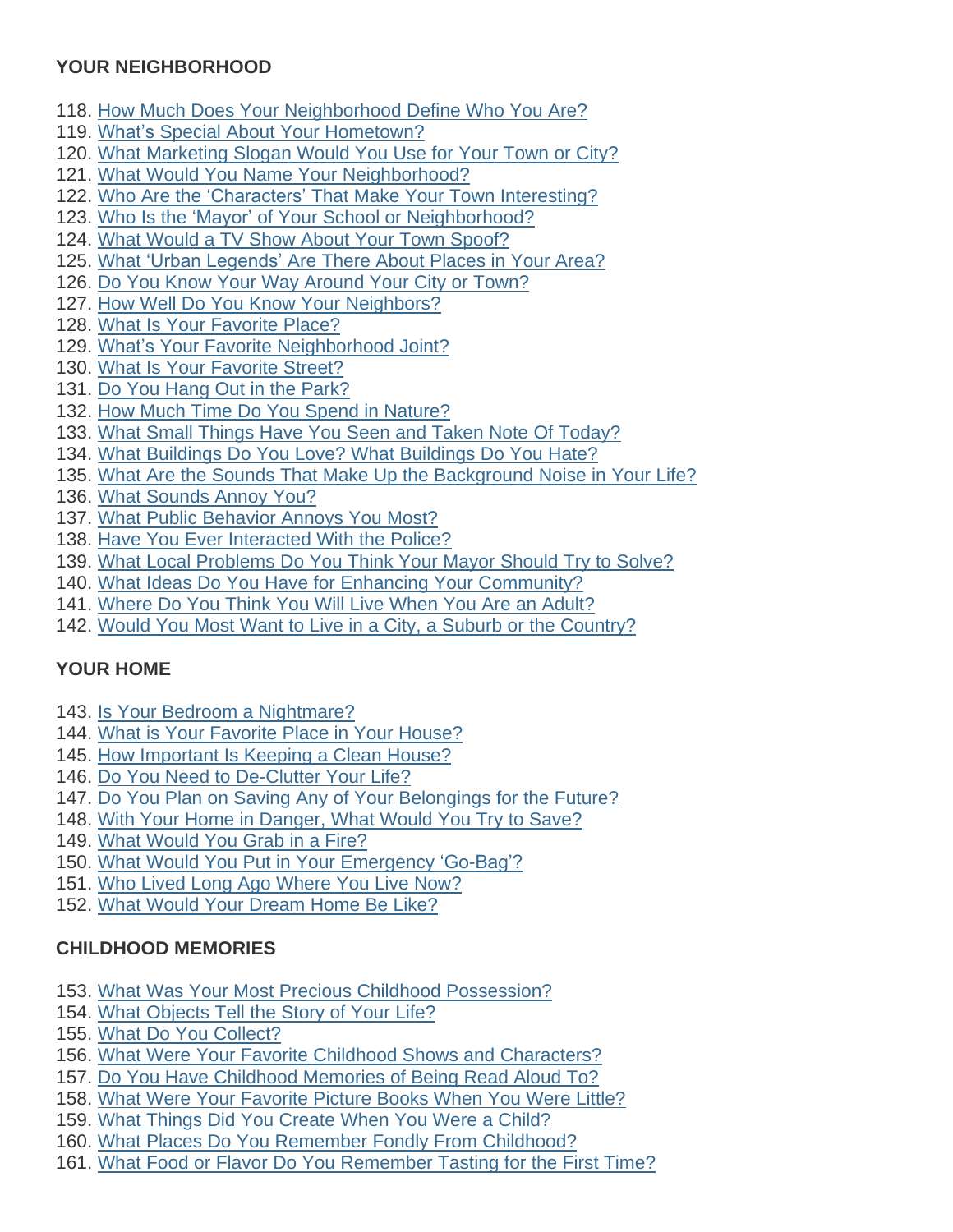- 162. What Do You Wish You Could See, Hear, Read or [Experience](http://learning.blogs.nytimes.com/2015/09/11/what-do-you-wish-you-could-see-hear-read-or-experience-for-the-first-time-all-over-again/) for the First Time All Over Again?
- 163. Have You Ever Felt [Embarrassed](http://learning.blogs.nytimes.com/2013/04/29/have-you-ever-felt-embarrassed-by-things-you-used-to-like/) by Things You Used to Like?
- 164. Do You Wish You Could Return to [Moments](http://learning.blogs.nytimes.com/2013/05/20/do-you-wish-you-could-return-to-moments-from-your-past/) From Your Past?
- 165. Was There a Toy You [Wanted](http://learning.blogs.nytimes.com/2013/01/25/have-you-ever-wanted-a-toy-really-badly-but-werent-allowed-to-get-it/) as a Child but Never Got?
- 166. What's the Best Gift You've Ever Given or [Received?](http://learning.blogs.nytimes.com/2009/12/10/whats-the-best-gift-youve-ever-given-or-received/)
- 167. What's the Most [Memorable](http://learning.blogs.nytimes.com/2013/02/07/whats-the-most-memorable-thing-you-ever-got-in-the-mail/) Thing You Ever Got in the Mail?
- 168. Have You Ever Lost (or Found) [Something](http://learning.blogs.nytimes.com/2011/02/23/have-you-ever-lost-or-found-something-valuable/) Valuable?
- 169. What [Nicknames](http://learning.blogs.nytimes.com/2011/05/12/what-nicknames-have-you-ever-gotten-or-given/) Have You Ever Gotten or Given?
- 170. What Are Your Best Sleepover [Memories?](http://learning.blogs.nytimes.com/2011/02/10/what-are-your-best-sleepover-memories/)
- 171. What Old, Worn Out Thing Can You Just Not Part [With?](http://learning.blogs.nytimes.com/2016/03/21/student-question-what-old-worn-out-thing-can-you-just-not-part-with/)
- 172. What Is Your Most Prized [Possession?](http://learning.blogs.nytimes.com/2015/12/23/what-is-your-most-prized-possession/)

# **GROWING UP**

- 173. What Have You [Learned](http://learning.blogs.nytimes.com/2014/03/04/what-advice-do-you-have-for-people-several-years-younger-than-you/) in Your Teens?
- 174. What Do You [Remember](http://learning.blogs.nytimes.com/2015/03/10/what-do-you-remember-best-about-being-12/) Best About Being 12?
- 175. What Personal [Achievements](http://learning.blogs.nytimes.com/2011/04/19/what-personal-achievements-make-you-proud/) Make You Proud?
- 176. What Are Some Recent Moments of [Happiness](http://learning.blogs.nytimes.com/2011/03/15/what-are-some-recent-moments-of-happiness-in-your-life/) in Your Life?
- 177. What Rites of Passage Have You [Participated](http://learning.blogs.nytimes.com/2013/09/05/what-rites-of-passage-have-you-participated-in/) In?
- 178. What Are You [Grateful](http://learning.blogs.nytimes.com/2015/11/25/what-are-you-grateful-for-2/) For?
- 179. What Advice Would You Give [Younger](http://learning.blogs.nytimes.com/2010/09/27/what-advice-would-you-give-younger-kids-about-middle-or-high-school/) Kids About Middle or High School?
- 180. What Have You [Learned](http://learning.blogs.nytimes.com/2016/04/25/student-question-what-have-you-learned-or-how-have-you-been-inspired-by-older-people/) From Older People?
- 181. What Can Older People Learn From Your [Generation?](http://learning.blogs.nytimes.com/2013/11/07/what-can-older-people-learn-from-your-generation/)
- 182. What Do Older Generations [Misunderstand](http://learning.blogs.nytimes.com/2010/05/21/what-do-older-generations-misunderstand-about-yours/) About Yours?
- 183. Do You Recognize Yourself in [Descriptions](http://learning.blogs.nytimes.com/2015/09/23/do-you-recognize-yourself-in-descriptions-of-generation-z/) of 'Generation Z'?

# **MORALITY**

- 184. What Ethical [Dilemmas](http://learning.blogs.nytimes.com/2011/04/12/what-ethical-dilemmas-have-you-faced/) Have You Faced?
- 185. Have You Ever Had to Make a Sacrifice to Help [Someone](http://www.nytimes.com/2016/10/18/learning/have-you-ever-had-to-make-a-sacrifice-to-help-someone-you-care-about.html) You Care About?
- 186. Have You Ever Donated Your Time, Talents, [Possessions](http://learning.blogs.nytimes.com/2014/12/16/have-you-ever-donated-your-time-talents-possessions-or-money-to-support-anyone-in-need/) or Money to Support Anyone in [Need?](http://learning.blogs.nytimes.com/2014/12/16/have-you-ever-donated-your-time-talents-possessions-or-money-to-support-anyone-in-need/)
- 187. When Is the Last Time You Did [Something](http://learning.blogs.nytimes.com/2013/10/21/when-is-the-last-time-you-did-something-nice-for-a-stranger/) Nice for a Stranger?
- 188. Have You Ever 'Paid It [Forward'?](http://learning.blogs.nytimes.com/2014/03/19/have-you-ever-paid-it-forward/)
- 189. How [Trustworthy](http://learning.blogs.nytimes.com/2016/02/12/student-question-how-trustworthy-are-you/) Are You?
- 190. How [Comfortable](http://learning.blogs.nytimes.com/2014/03/26/how-comfortable-are-you-with-lying/) Are You With Lying?
- 191. [When](http://learning.blogs.nytimes.com/2015/02/11/when-do-you-lie/) Do You Lie?
- 192. Have You Ever Lied to Your Parents or Done [Something](http://learning.blogs.nytimes.com/2015/05/01/have-you-ever-lied-to-your-parents-or-done-something-behind-their-back/) Behind Their Backs?
- 193. If You Drink or Use Drugs, Do Your [Parents](http://learning.blogs.nytimes.com/2011/09/15/if-you-drink-or-use-drugs-do-your-parents-know/) Know?
- 194. Have You Ever Taken [Something](http://learning.blogs.nytimes.com/2013/03/08/have-you-ever-taken-something-you-werent-supposed-to/) You Weren't Supposed To?
- 195. Do You Ever [Eavesdrop?](http://learning.blogs.nytimes.com/2014/03/03/do-you-ever-eavesdrop/)
- 196. How Much Do You [Gossip?](http://learning.blogs.nytimes.com/2011/09/21/how-much-do-you-gossip/)

# **RELIGION & SPIRITUALITY**

- 197. What Is the Role of Religion or [Spirituality](http://learning.blogs.nytimes.com/2015/05/14/what-is-the-role-of-religion-or-spirituality-in-your-life/) in Your Life?
- 198. How [Important](http://learning.blogs.nytimes.com/2010/02/22/how-important-is-your-spiritual-life/) Is Your Spiritual Life?
- 199. Do You Believe That [Everything](http://learning.blogs.nytimes.com/2014/10/22/do-you-believe-that-everything-happens-for-a-reason/) Happens for a Reason?
- 200. How Much [Control](http://learning.blogs.nytimes.com/2014/02/25/how-much-control-do-you-think-you-have-over-your-fate/) Do You Think You Have Over Your Fate?
- 201. Can You Be Good [Without](http://learning.blogs.nytimes.com/2011/12/21/can-you-be-good-without-god/) God?
- 202. Are You Less [Religious](http://learning.blogs.nytimes.com/2012/10/11/are-you-less-religious-than-your-parents/) Than Your Parents?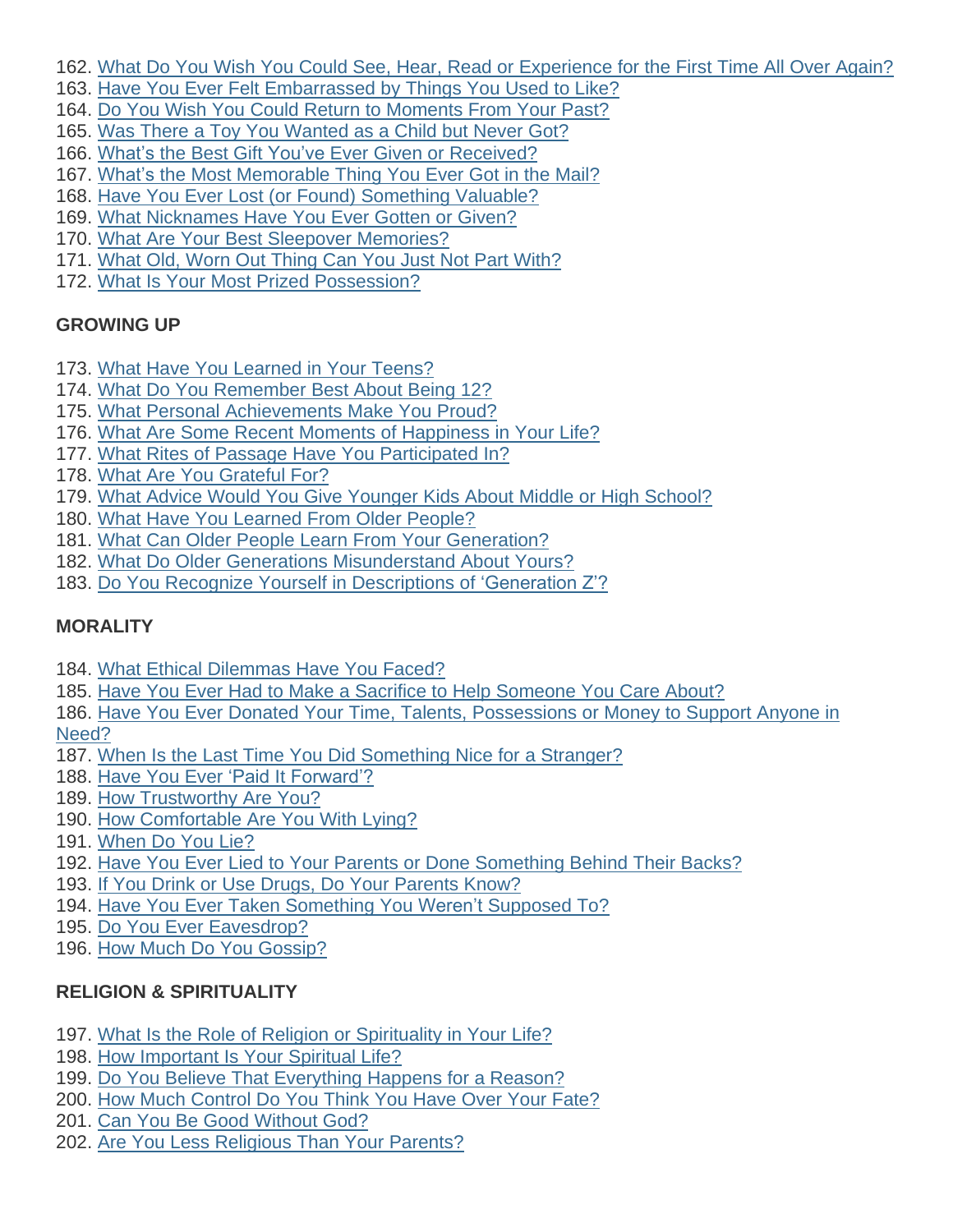203. Can You Pass a Basic [Religion](http://learning.blogs.nytimes.com/2010/09/30/can-you-pass-a-basic-religion-test/) Test?

204. What Can You Learn From Other [Religions?](http://learning.blogs.nytimes.com/2010/05/26/what-can-you-learn-from-other-religions/)

# **GENDER & SEXUALITY**

- 205. How Do Male and Female Roles Differ in Your [Family?](http://learning.blogs.nytimes.com/2012/02/09/how-do-male-and-female-roles-differ-in-your-family/)
- 206. Do Parents Have Different Hopes and Standards for Their Sons Than for Their [Daughters?](http://learning.blogs.nytimes.com/2014/01/22/do-parents-have-different-hopes-and-standards-for-their-sons-and-daughters/)
- 207. How Do Your Parents Share the [Responsibilities](http://learning.blogs.nytimes.com/2015/05/28/how-do-your-parents-share-the-responsibilities-of-parenting/) of Parenting?
- 208. Is There Too Much [Pressure](http://learning.blogs.nytimes.com/2013/10/03/is-there-too-much-pressure-on-girls-to-have-perfect-bodies/) on Girls to Have 'Perfect' Bodies?
- 209. How Much [Pressure](http://learning.blogs.nytimes.com/2012/11/20/how-much-pressure-do-boys-face-to-have-the-perfect-body/) Do Boys Face to Have the Perfect Body?
- 210. How Did You Learn [About](http://learning.blogs.nytimes.com/2011/08/11/how-did-you-learn-about-sex/) Sex?
- 211. What [Experiences](http://learning.blogs.nytimes.com/2012/09/27/what-experiences-have-you-had-with-gender-bias-in-school/) Have You Had With Gender Bias in School?
- 212. What Have Been Your Experiences With Catcalling or Other Kinds of Street [Harassment?](http://learning.blogs.nytimes.com/2014/11/12/what-have-been-your-experiences-with-catcalling-or-other-kinds-of-street-harassment/)
- 213. What Does it Mean to Be 'a Real [Man'?](http://learning.blogs.nytimes.com/2015/09/10/what-does-it-mean-to-be-a-real-man/)
- 214. Do You Consider Yourself a [Feminist?](http://learning.blogs.nytimes.com/2014/05/29/do-you-consider-yourself-a-feminist/)
- 215. What Does [Feminism](http://learning.blogs.nytimes.com/2016/05/11/student-question-what-does-feminism-mean-to-you/) Mean to You?

# **RACE & ETHNICITY**

- 216. What Is Your Racial and Ethnic [Identity?](http://learning.blogs.nytimes.com/2011/02/01/what-is-your-racial-and-ethnic-identity/)
- 217. Have You Ever Tried to Hide Your Racial or Ethnic [Identity?](http://learning.blogs.nytimes.com/2009/12/09/have-you-ever-tried-to-hide-your-racial-or-ethnic-identity/)
- 218. How Often Do You Interact With People of Another Race or [Ethnicity?](http://learning.blogs.nytimes.com/2012/05/18/america-is-more-diverse-than-ever-but-is-your-life-integrated/)
- 219. Do You Ever Talk About Issues of Race and Class With Your [Friends?](http://learning.blogs.nytimes.com/2015/02/24/do-you-ever-talk-about-issues-of-race-and-class-with-your-friends/)
- 220. Is Your Generation Really ['Postracial'?](http://learning.blogs.nytimes.com/2014/02/26/is-your-generation-really-postracial/)
- 221. What's the Racial Makeup of Your [School?](http://learning.blogs.nytimes.com/2012/02/28/whats-the-racial-makeup-of-your-school/)
- 222. Does Your School Seem [Integrated?](http://learning.blogs.nytimes.com/2014/05/20/does-your-school-seem-integrated/)
- 223. Have You Experienced Racism or Other Kinds of [Discrimination](http://learning.blogs.nytimes.com/2016/02/03/student-question-have-you-experienced-racism-or-other-kinds-of-discrimination-in-school/) in School?

# **MONEY & SOCIAL CLASS**

- 224. What Are Your [Attitudes](http://learning.blogs.nytimes.com/2010/05/17/what-are-your-attitudes-toward-money/) Toward Money?
- 225. Are You a Saver or a [Spender?](http://learning.blogs.nytimes.com/2015/01/30/are-you-a-saver-or-a-spender/)
- 226. What Have Your Parents Taught You About [Money?](http://learning.blogs.nytimes.com/2013/01/16/what-have-your-parents-taught-you-about-money/)
- 227. Do You Expect Your Parents to Give You [Money?](http://learning.blogs.nytimes.com/2011/04/01/do-you-expect-your-parents-to-give-you-money/)
- 228. How [Important](http://learning.blogs.nytimes.com/2015/05/22/how-important-a-role-have-money-work-or-social-class-played-in-your-life/) a Role Has Money, Work or Social Class Played in Your Life?
- 229. Do You See Great Disparities of Wealth in Your [Community?](http://learning.blogs.nytimes.com/2016/04/27/student-question-do-you-see-great-disparities-of-wealth-in-your-community/)
- 230. Can Money Buy You [Happiness?](http://learning.blogs.nytimes.com/2010/10/07/can-money-buy-you-happiness/)
- 231. What Are the Best [Things](http://learning.blogs.nytimes.com/2015/12/14/what-are-the-best-things-in-life-and-are-they-free/) in Life and Are They Free?

## **TECHNOLOGY**

- 232. Are You Distracted by [Technology?](http://learning.blogs.nytimes.com/2012/11/02/are-you-distracted-by-technology/)
- 233. Are You [Distracted](http://learning.blogs.nytimes.com/2015/09/29/are-you-distracted-by-your-phone/) by Your Phone?
- 234. Are You ['Addicted'](http://learning.blogs.nytimes.com/2015/10/20/are-you-addicted-to-texting/) to Texting?
- 235. Do You [Always](http://learning.blogs.nytimes.com/2013/09/23/do-you-always-have-your-phone-or-tablet-at-your-side/) Have Your Phone or Tablet at Your Side?
- 236. Do [Screens](http://learning.blogs.nytimes.com/2015/12/11/does-technology-get-in-the-way-of-the-rest-of-your-life/) Get in the Way of the Rest of Your Life?
- 237. Do You [Experience](http://learning.blogs.nytimes.com/2015/04/02/do-you-experience-fomo-when-you-unplug/) FOMO When You Unplug?
- 238. Does Your Digital Life Have Side [Effects?](http://learning.blogs.nytimes.com/2011/04/13/does-your-digital-life-have-side-effects/)
- 239. Do You Spend Too Much Time on [Smartphones](http://learning.blogs.nytimes.com/2012/04/05/do-you-spend-too-much-time-on-smart-phones-playing-stupid-games/) Playing 'Stupid Games'?
- 240. Do Apps Help You or Just [Waste](http://learning.blogs.nytimes.com/2011/09/30/do-apps-help-you-or-just-waste-your-time/) Your Time?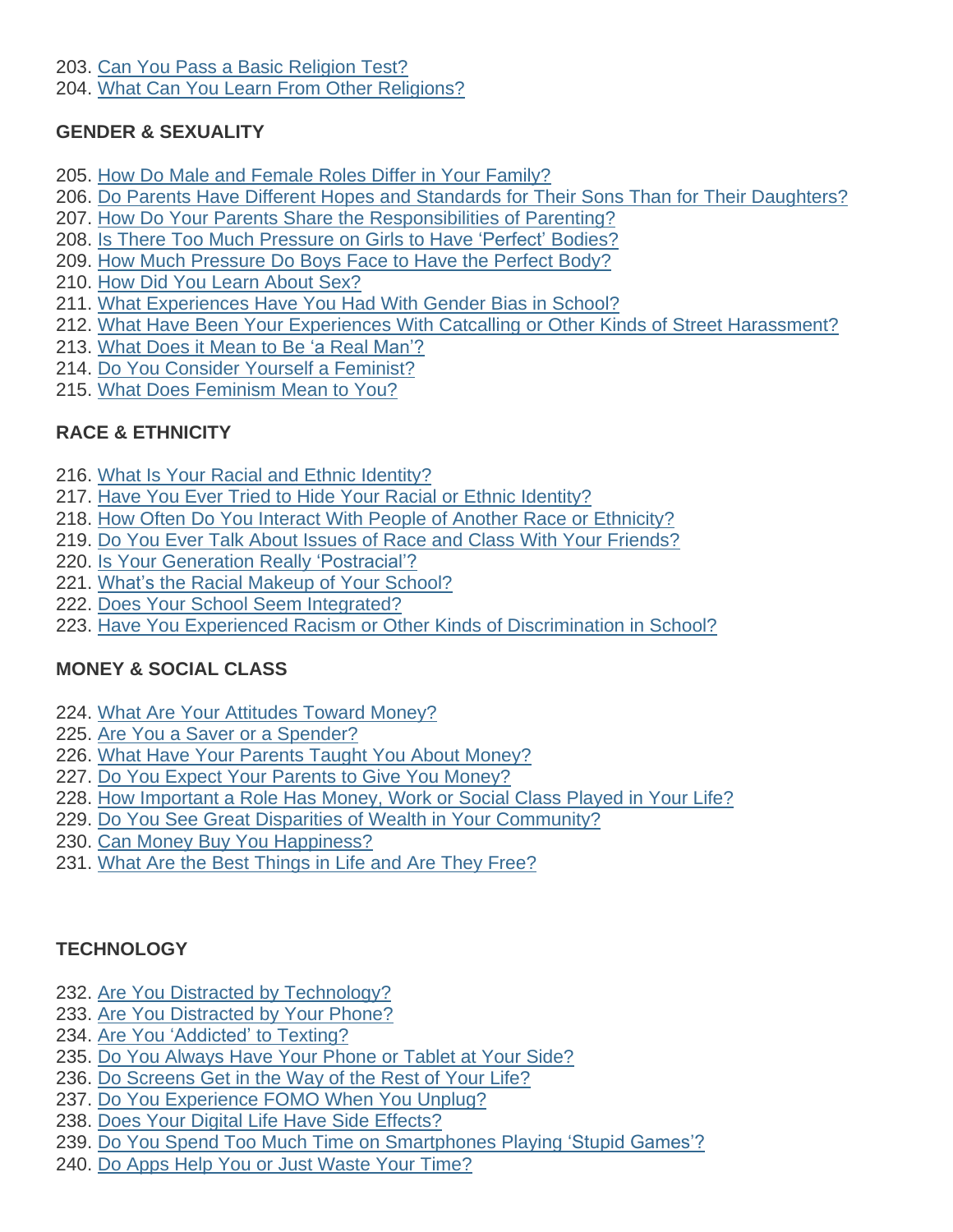- 241. What Tech Tools Play the [Biggest](http://learning.blogs.nytimes.com/2013/01/30/student-challenge-what-tech-tools-play-the-biggest-role-in-your-life/) Role in Your Life?
- 242. What New [Technologies](http://learning.blogs.nytimes.com/2014/09/10/what-new-technologies-or-tech-toys-are-you-most-excited-about/) or Tech Toys Are You Most Excited About?
- 243. To What Piece of [Technology](http://learning.blogs.nytimes.com/2010/11/10/to-what-piece-of-technology-would-you-write-a-love-letter/) Would You Write a 'Love Letter'?

## **THE INTERNET**

- 244. What's So Great About [YouTube?](http://learning.blogs.nytimes.com/2015/10/27/whats-so-great-about-youtube/)
- 245. What Has [YouTube](http://learning.blogs.nytimes.com/2015/06/04/what-has-youtube-taught-you/) Taught You?
- 246. What Are Your Favorite Viral [Videos?](http://learning.blogs.nytimes.com/2016/05/25/student-question-what-are-your-favorite-viral-videos/)
- 247. What Are Your Favorite Internet [Spoofs?](http://learning.blogs.nytimes.com/2013/09/12/what-are-your-favorite-internet-spoofs/)
- 248. What Would You Teach the World in an Online [Video?](http://learning.blogs.nytimes.com/2013/04/24/what-would-you-want-to-teach-the-world-in-your-own-online-video/)
- 249. Do You Ever Seek Advice on the [Internet?](http://learning.blogs.nytimes.com/2013/04/10/do-you-ever-seek-advice-on-the-internet/)
- 250. Would You Share an [Embarrassing](http://learning.blogs.nytimes.com/2015/11/18/would-you-share-an-embarrassing-story-online/) Story Online?
- 251. How Do You Know if What You Read [Online](http://learning.blogs.nytimes.com/2013/12/11/how-do-you-know-if-what-you-read-online-is-true/) Is True?
- 252. What Are Your Experiences With [Internet-Based](http://learning.blogs.nytimes.com/2014/06/09/what-are-your-experiences-with-internet-based-urban-legends/) Urban Legends?
- 253. How Much Do You Trust Online [Reviews?](http://learning.blogs.nytimes.com/2013/09/24/how-much-do-you-trust-online-reviews/)
- 254. How Do You Use [Wikipedia?](http://learning.blogs.nytimes.com/2010/11/09/how-do-you-use-wikipedia/)
- 255. How Careful Are You [Online?](http://learning.blogs.nytimes.com/2012/11/15/how-careful-are-you-online/)
- 256. What Story Does Your [Personal](http://learning.blogs.nytimes.com/2012/02/07/what-story-does-your-personal-data-tell/) Data Tell?
- 257. Do You Worry About the Lack of [Anonymity](http://learning.blogs.nytimes.com/2011/06/22/do-you-worry-about-the-lack-of-anonymity-in-the-digital-age/) in the Digital Age?
- 258. Would You Mind if Your Parents [Blogged](http://learning.blogs.nytimes.com/2011/02/25/would-you-mind-if-your-parents-blogged-about-you/) About You?
- 259. Do You Wish You Had More Privacy [Online?](http://learning.blogs.nytimes.com/2014/10/06/do-you-wish-you-had-more-privacy-online/)
- 260. Have You Ever Been [Scammed?](http://learning.blogs.nytimes.com/2012/11/16/have-you-ever-been-scammed/)
- 261. Whom Would You Share Your [Passwords](http://learning.blogs.nytimes.com/2012/01/19/who-would-you-share-your-passwords-with/) With?

# **SOCIAL MEDIA**

- 262. How Do You Use [Facebook?](http://learning.blogs.nytimes.com/2011/10/21/how-do-you-use-facebook/)
- 263. What Is Your [Facebook](http://learning.blogs.nytimes.com/2011/05/10/what-is-your-facebook-persona/) Persona?
- 264. How Real Are You on Social [Media?](http://learning.blogs.nytimes.com/2015/12/02/how-real-are-you-on-social-media/)
- 265. What Memorable [Experiences](http://learning.blogs.nytimes.com/2014/02/05/what-memorable-experiences-have-you-had-on-facebook/) Have You Had on Facebook?
- 266. Does [Facebook](http://learning.blogs.nytimes.com/2013/01/15/does-facebook-ever-make-you-feel-bad/) Ever Make You Feel Bad?
- 267. Would You Consider Deleting Your [Facebook](http://learning.blogs.nytimes.com/2011/12/15/would-you-consider-deleting-your-facebook-account/) Account?
- 268. Do You Have ['Instagram](http://learning.blogs.nytimes.com/2013/12/16/do-you-have-instagram-envy/) Envy'?
- 269. Do You Use [Twitter?](http://learning.blogs.nytimes.com/2011/03/23/do-you-use-twitter/)
- 270. Why Do You Share [Photos?](http://learning.blogs.nytimes.com/2012/04/24/why-do-you-share-photos/)
- 271. How Do You [Archive](http://learning.blogs.nytimes.com/2012/04/16/how-do-you-archive-your-life/) Your Life?
- 272. Have You Ever Posted, Emailed or Texted [Something](http://learning.blogs.nytimes.com/2014/03/27/have-you-ever-pressed-send-when-you-shouldnt-have/) You Wish You Could Take Back?
- 273. Have You Ever Sent an Odd Message Because of [Auto-Correct?](http://learning.blogs.nytimes.com/2011/01/19/have-you-ever-sent-an-odd-message-because-of-autocorrect/comment-page-2/)
- 274. [Would](http://learning.blogs.nytimes.com/2014/11/07/would-you-want-your-photo-or-video-to-go-viral/) You Want Your Photo or Video to Go Viral?
- 275. Do You Worry Colleges or Employers Might Read Your Social Media Posts [Someday?](http://learning.blogs.nytimes.com/2013/11/12/do-you-worry-colleges-or-employers-might-read-your-social-media-posts-someday/)
- 276. What Advice Do You Have for Younger Kids About [Navigating](http://learning.blogs.nytimes.com/2015/10/15/what-advice-do-you-have-for-younger-kids-about-navigating-social-media/) Social Media?

# **MUSIC**

- 277. What Are You [Listening](http://learning.blogs.nytimes.com/2013/06/07/what-are-you-listening-to/) To?
- 278. What Songs Are on Your Favorite [Playlist?](http://learning.blogs.nytimes.com/2016/03/16/student-question-what-songs-are-on-your-playlist/)
- 279. What [Musicians](http://learning.blogs.nytimes.com/2016/01/12/what-musicians-or-bands-mean-the-most-to-you/) or Bands Mean the Most to You?
- 280. What Music [Inspires](http://learning.blogs.nytimes.com/2012/09/06/what-music-inspires-you/) You?
- 281. Who in Your Life [Introduces](http://learning.blogs.nytimes.com/2014/05/12/who-in-your-life-introduces-you-to-new-music/) You to New Music?
- 282. How Much Is Your Taste in Music Based on What Your [Friends](http://learning.blogs.nytimes.com/2009/10/19/how-much-is-your-taste-in-music-based-on-what-your-friends-like/) Like?
- 283. What Role Does [Hip-Hop](http://learning.blogs.nytimes.com/2016/01/21/student-question-what-role-does-hip-hop-play-in-your-life/) Play in Your Life?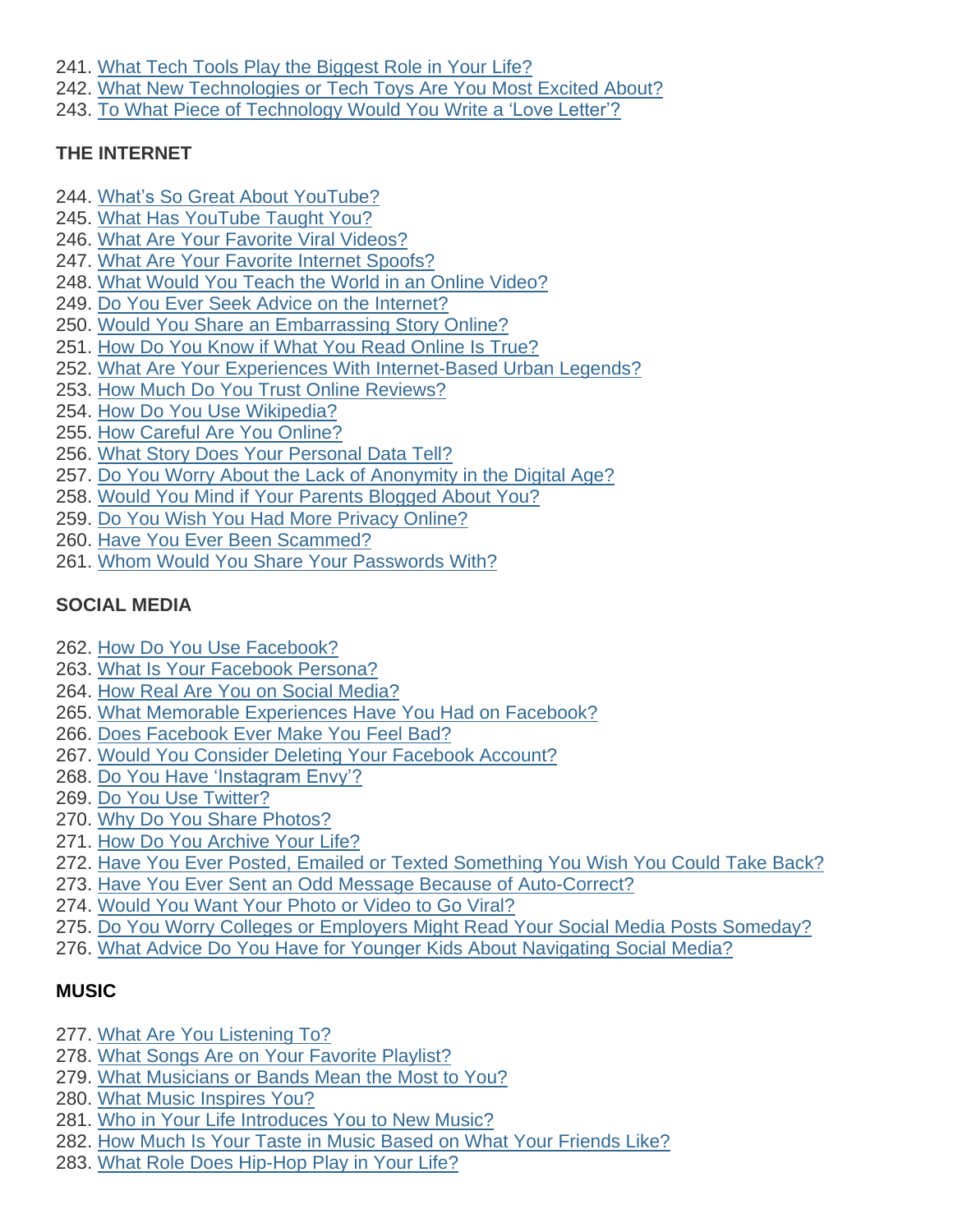- 284. Which Pop Music Stars [Fascinate](http://learning.blogs.nytimes.com/2010/11/02/which-pop-music-stars-fascinate-you/) You?
- 285. Who Is Your [Favorite](http://learning.blogs.nytimes.com/2014/06/05/who-is-your-favorite-pop-diva/) Pop Diva?
- 286. What's Your [Karaoke](http://learning.blogs.nytimes.com/2012/11/29/whats-your-karaoke-song/) Song?
- 287. Which Artists [Would](http://learning.blogs.nytimes.com/2015/10/09/what-artists-would-you-like-to-see-team-up/) You Like to See Team Up?
- 288. How [Closely](http://learning.blogs.nytimes.com/2014/01/10/how-closely-do-you-listen-to-song-lyrics/) Do You Listen to Lyrics?
- 289. What Are Your Earliest [Memories](http://learning.blogs.nytimes.com/2016/05/09/student-question-what-are-your-earliest-memories-of-music/) of Music?

## **TELEVISION**

- 290. What Are the Best Things You've [Watched,](http://learning.blogs.nytimes.com/2013/12/04/what-are-the-best-things-youve-read-watched-heard-or-played-this-year/) Read, Heard or Played This Year?
- 291. What Are Your TV [Habits?](http://learning.blogs.nytimes.com/2015/03/05/what-are-your-tv-habits/)
- 292. Do Your Television Viewing Habits Include ['Binge-Watching'?](http://learning.blogs.nytimes.com/2013/09/30/do-your-television-viewing-habits-include-binge-watching/)
- 293. What Role Does [Television](http://learning.blogs.nytimes.com/2011/10/19/what-role-does-television-play-in-your-life-and-the-life-of-your-family/) Play in Your Life and the Life of Your Family?
- 294. What [Television](http://learning.blogs.nytimes.com/2014/09/25/what-television-shows-have-mattered-to-you/) Shows Have Mattered to You?
- 295. How Often Do You Watch a [Television](http://learning.blogs.nytimes.com/2014/11/10/how-often-do-you-watch-a-television-show-when-it-originally-airs/) Show When It Originally Airs?
- 296. Have You Fallen Into 'Friends' or Any Other Older [Television](http://learning.blogs.nytimes.com/2015/10/05/have-you-fallen-into-friends-or-any-other-older-television-shows/) Shows?
- 297. What Old [Television](http://learning.blogs.nytimes.com/2013/05/28/what-old-television-shows-would-you-bring-back/) Shows Would You Bring Back?
- 298. Why Do We Like [Reality](http://learning.blogs.nytimes.com/2010/10/15/why-do-we-like-reality-shows-so-much/) Shows So Much?
- 299. What Ideas Do You Have for a Reality [Show?](http://learning.blogs.nytimes.com/2011/04/04/what-ideas-do-you-have-for-a-reality-show/)
- 300. What [Reality](http://learning.blogs.nytimes.com/2015/12/22/what-reality-tv-show-would-you-want-to-be-a-guest-star-on/) TV Show Would You Want to Be a Guest Star On?
- 301. What Are Your Favorite [Cartoons?](http://learning.blogs.nytimes.com/2011/10/28/what-are-your-favorite-cartoons/)
- 302. What Are Your Favorite [Commercials?](http://learning.blogs.nytimes.com/2011/02/07/what-are-your-favorite-commercials/)
- 303. How Much Are You Influenced by [Advertising?](http://learning.blogs.nytimes.com/2010/04/28/how-much-are-you-influenced-by-advertising/)

## **MOVIES & THEATER**

- 304. What Are Your [Favorite](http://learning.blogs.nytimes.com/2015/01/16/what-are-your-favorite-movies-ever/) Movies Ever?
- 305. What Were the Best [Movies](http://learning.blogs.nytimes.com/2014/01/17/what-were-the-best-movies-you-saw-in-the-past-year/) You Saw in the Past Year?
- 306. What Movies Do You Watch, or [Reference,](http://learning.blogs.nytimes.com/2014/05/01/what-movies-do-you-watch-or-reference-over-and-over/) Over and Over?
- 307. What Movies, Shows or Books Do You Wish Had Sequels, Spinoffs or New [Episodes?](http://learning.blogs.nytimes.com/2012/03/30/what-movies-shows-or-books-do-you-wish-had-sequels-spinoffs-or-new-episodes/)
- 308. Do You Like Horror [Movies?](http://learning.blogs.nytimes.com/2011/08/25/do-you-like-horror-movies/)
- 309. What Is Your Favorite [Comedy?](http://learning.blogs.nytimes.com/2010/06/30/what-is-your-favorite-comedy/)
- 310. Who Are Your [Favorite](http://learning.blogs.nytimes.com/2011/08/12/who-are-your-favorite-movie-stars/) Movie Stars?
- 311. Would You Pay Extra for a 3-D [Movie?](http://learning.blogs.nytimes.com/2011/06/23/would-you-pay-extra-for-a-3-d-movie/)
- 312. Where, and How, Do You Watch [Movies?](http://learning.blogs.nytimes.com/2016/05/02/student-question-where-and-how-do-you-watch-movies/)
- 313. What Are the Best Live Theatrical [Performances](http://learning.blogs.nytimes.com/2011/03/11/what-are-the-best-live-theatrical-performances-youve-ever-seen/) You've Ever Seen?
- 314. Have You Ever Stumbled Upon a Cool Public [Performance?](http://learning.blogs.nytimes.com/2013/06/13/have-you-ever-stumbled-upon-a-cool-public-performance/)

# **VIDEO GAMES**

- 315. What Are Your Favorite Video [Games?](http://learning.blogs.nytimes.com/2009/12/04/what-are-your-favorite-video-games/)
- 316. What Have You Learned Playing Video [Games?](http://learning.blogs.nytimes.com/2014/04/23/what-have-you-learned-from-playing-video-games/)
- 317. Do You Play Violent Video [Games?](http://learning.blogs.nytimes.com/2011/06/28/do-you-play-violent-video-games/)
- 318. When Should You Feel Guilty for Killing [Zombies?](http://learning.blogs.nytimes.com/2012/05/10/when-should-you-feel-guilty-for-killing-zombies/)
- 319. Who Are Your [Opponents](http://learning.blogs.nytimes.com/2011/09/19/who-are-your-opponents-in-online-gaming/) in Online Gaming?
- 320. Do You Like [Watching](http://learning.blogs.nytimes.com/2014/09/04/do-you-like-watching-other-people-play-video-games/) Other People Play Video Games?
- 321. How Excited Are You About the [Possibilities](http://learning.blogs.nytimes.com/2015/10/28/how-excited-are-you-about-the-possibilities-of-virtual-reality/) of Virtual Reality?

# **BOOKS & READING**

- 322. Read Any Good Books [Lately?](http://learning.blogs.nytimes.com/2013/02/14/read-any-good-books-lately/)
- 323. What Are the Best Books [You've](http://learning.blogs.nytimes.com/2015/12/08/what-are-the-best-books-youve-read-in-the-past-year/) Read This Year?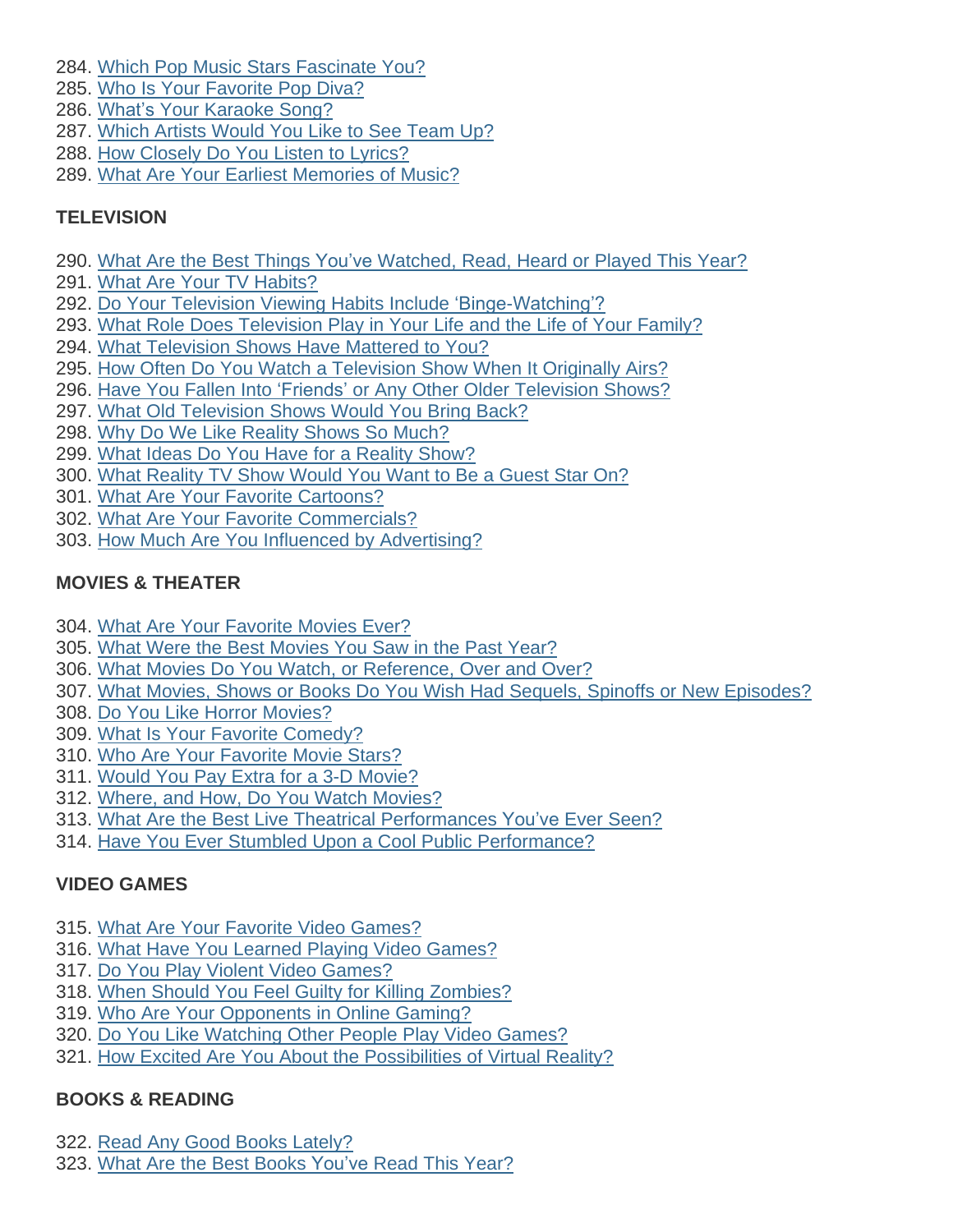- 324. What Are Your Favorite Books and [Authors?](http://learning.blogs.nytimes.com/2010/01/29/what-are-your-favorite-books-and-authors/)
- 325. What Are Your Favorite Young Adult [Novels?](http://learning.blogs.nytimes.com/2012/02/23/what-are-your-favorite-young-adult-novels/)
- 326. Do You Read for [Pleasure?](http://learning.blogs.nytimes.com/2014/05/15/do-you-read-for-pleasure/)
- 327. What [Memorable](http://learning.blogs.nytimes.com/2011/03/31/what-memorable-poetry-have-you-ever-read-or-heard/) Poetry Have You Ever Read or Heard?
- 328. What [Magazines](http://learning.blogs.nytimes.com/2012/10/19/what-magazines-do-you-read-and-ho-do-you-read-them/) Do You Read, and How Do You Read Them?
- 329. Do You Enjoy [Reading](http://learning.blogs.nytimes.com/2013/05/31/do-you-enjoy-reading-tabloid-gossip/) Tabloid Gossip?
- 330. When Have You Seen Yourself and Your Life [Reflected](http://learning.blogs.nytimes.com/2012/12/07/when-have-you-seen-yourself-and-your-life-reflected-in-a-book-or-other-media/) in a Book or Other Media?
- 331. Has a Book, Movie, Television Show, Song or Video Game Ever Inspired You to Do [Something](http://learning.blogs.nytimes.com/2015/05/18/has-a-book-movie-television-show-song-or-video-game-ever-inspired-you-to-do-something-new/) [New?](http://learning.blogs.nytimes.com/2015/05/18/has-a-book-movie-television-show-song-or-video-game-ever-inspired-you-to-do-something-new/)
- 332. Do You Prefer Your Children's Book [Characters](http://learning.blogs.nytimes.com/2012/05/09/do-you-prefer-your-childrens-book-characters-obedient-or-contrary/) Obedient or Contrary?
- 333. Do You Read [E-Books?](http://learning.blogs.nytimes.com/2011/06/24/do-you-read-e-books/)
- 334. Would You Trade Your Paper Books for Digital [Versions?](http://learning.blogs.nytimes.com/2010/10/21/would-you-trade-your-paper-books-for-digital-versions/)
- 335. To What Writer [Would](http://learning.blogs.nytimes.com/2010/10/08/to-what-author-would-you-award-a-prize/) You Award a Prize?

## **WRITING**

- 336. Why Do You [Write?](http://learning.blogs.nytimes.com/2011/10/20/why-do-you-write/)
- 337. Are You a Good [Storyteller?](http://learning.blogs.nytimes.com/2014/12/18/are-you-a-good-storyteller/)
- 338. What's Your [Favorite](http://learning.blogs.nytimes.com/2016/03/11/student-question-whats-your-favorite-joke/) Joke?
- 339. Do You Keep a Diary or [Journal?](http://learning.blogs.nytimes.com/2011/10/03/do-you-keep-a-diary-or-journal/)
- 340. Do You Have a [Blog?](http://learning.blogs.nytimes.com/2012/01/31/do-you-have-a-blog/)
- 341. Do You Want to Write a [Book?](http://learning.blogs.nytimes.com/2012/04/03/do-you-want-to-write-a-book/)
- 342. When Do You Write by [Hand?](http://learning.blogs.nytimes.com/2014/06/04/when-do-you-write-by-hand/)
- 343. Do You Write in [Cursive?](http://learning.blogs.nytimes.com/2011/04/29/do-you-write-in-cursive/)
- 344. Do You Write in Your [Books?](http://learning.blogs.nytimes.com/2011/02/22/do-you-write-in-your-books/)
- 345. What ['Mundane](http://learning.blogs.nytimes.com/2010/10/14/what-mundane-moments-in-your-life-might-make-great-essay-material/) Moments' From Your Life Might Make Great Essay Material?
- 346. What Is Your Most Memorable Writing [Assignment?](http://learning.blogs.nytimes.com/2012/01/23/what-is-your-most-memorable-writing-assignment/)
- 347. Do You Ever Write About [Challenges](http://learning.blogs.nytimes.com/2015/01/22/do-you-ever-write-about-challenges-you-face-in-life/) You Face in Life?

# **THE ARTS**

- 348. What's the Coolest Thing You've Ever Seen in a [Museum?](http://learning.blogs.nytimes.com/2012/03/22/whats-the-coolest-thing-youve-ever-seen-in-a-museum-2/)
- 349. What Are the Most [Memorable](http://learning.blogs.nytimes.com/2014/05/14/what-are-the-most-memorable-works-of-visual-art-you-have-seen-in-your-life/) Works of Visual Art You Have Seen?
- 350. What Are Your [Favorite](http://learning.blogs.nytimes.com/2011/05/13/what-are-your-favorite-works-of-art/) Works of Art?
- 351. How Important Is Arts [Education?](http://learning.blogs.nytimes.com/2011/02/08/how-important-is-arts-education/)
- 352. What Has Arts [Education](http://learning.blogs.nytimes.com/2016/05/05/student-question-what-has-arts-education-done-for-you/) Done For You?

# **LANGUAGE & SPEECH**

- 353. What [Words](http://learning.blogs.nytimes.com/2016/05/12/student-question-what-words-do-you-hate/) Do You Hate?
- 354. What Words or Phrases Do You Think Are [Overused?](http://learning.blogs.nytimes.com/2012/10/05/what-words-or-phrases-do-you-think-are-overused/)
- 355. How Much Slang Do You Use? What Are Your [Favorite](http://learning.blogs.nytimes.com/2013/05/22/how-much-slang-do-you-use-what-are-your-favorite-printable-words/) Words?
- 356. What Current Slang Words and [Expressions](http://learning.blogs.nytimes.com/2015/11/23/what-current-slang-words-and-expressions-do-you-think-will-endure/) Do You Think Will Endure?
- 357. Why Do So Many People Say 'Like' and ['Totally'](http://learning.blogs.nytimes.com/2014/04/07/why-do-so-many-people-say-like-and-totally-all-the-time/) All the Time?
- 358. Do You Say 'Kind of, Sort of' More Than You [Realize?](http://learning.blogs.nytimes.com/2015/06/02/do-you-say-kind-of-sort-of-more-than-you-realize/)
- 359. How Much Do You [Curse?](http://learning.blogs.nytimes.com/2010/04/13/how-much-do-you-curse-why/)
- 360. How Good Are You at Coming Up With Witty [Comebacks?](http://learning.blogs.nytimes.com/2015/03/19/how-good-are-you-at-coming-up-with-witty-comebacks/)
- 361. When Did You Last Have a Great [Conversation?](http://learning.blogs.nytimes.com/2012/04/23/when-did-you-last-have-a-great-conversatio/)
- 362. How Often Do You Have 'Deep [Discussions'?](http://learning.blogs.nytimes.com/2010/03/22/how-often-do-you-have-deep-discussions/)
- 363. Do You Wish Your [Conversations](http://learning.blogs.nytimes.com/2016/01/28/student-question-do-you-wish-your-conversations-were-less-small-talk-and-more-big-talk/) Were Less Small Talk and More 'Big Talk'?
- 364. When Do You Choose Making a Phone Call Over [Sending](http://learning.blogs.nytimes.com/2014/01/06/when-do-you-choose-making-a-phone-call-over-sending-a-text/) a Text?
- 365. How Much Information Is 'Too Much [Information'?](http://learning.blogs.nytimes.com/2012/02/17/how-much-information-is-too-much-information/)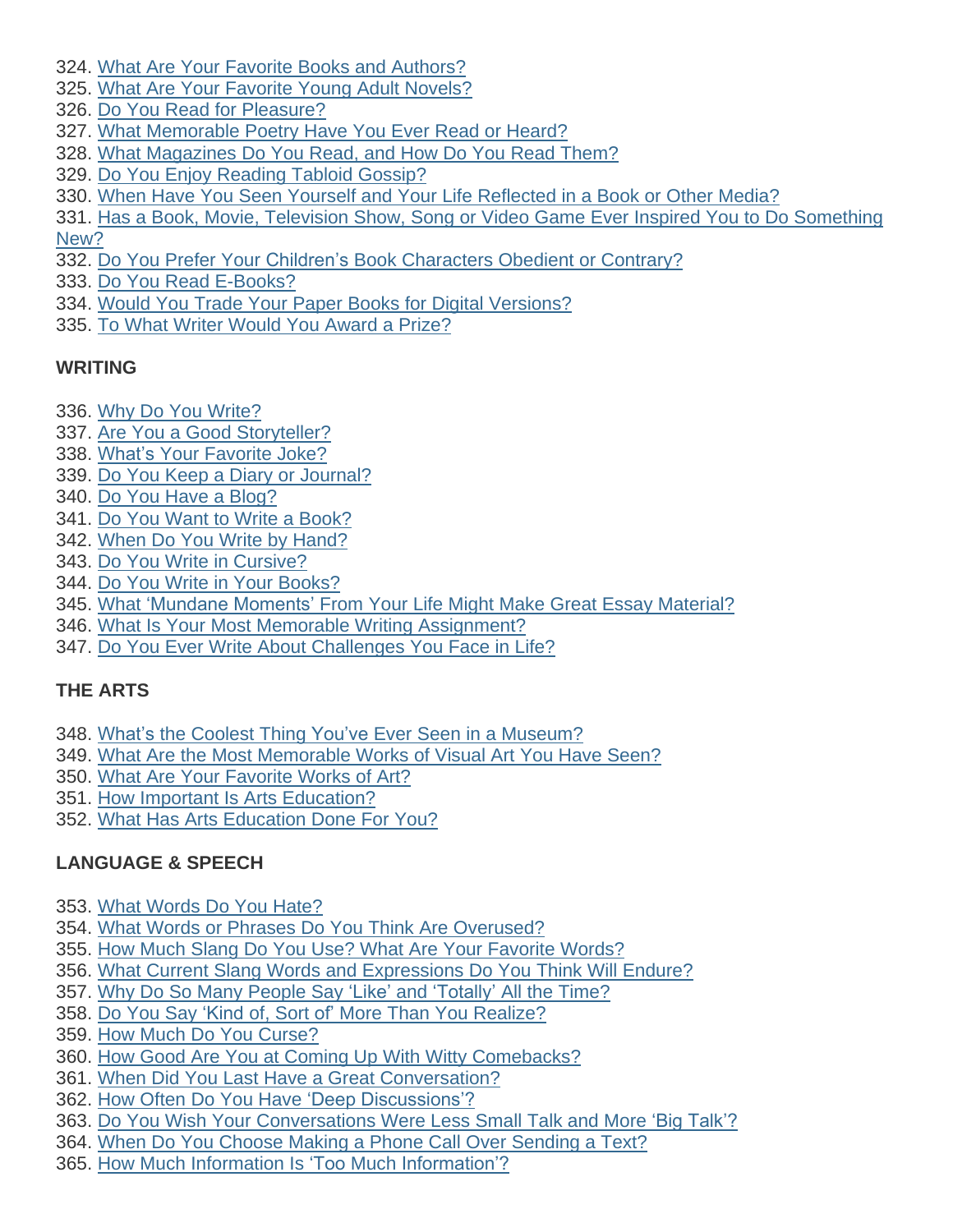- 366. Do You [Sometimes](http://learning.blogs.nytimes.com/2012/11/19/121646/) 'Hide' Behind Irony?
- 367. How Good Is Your [Grammar?](http://learning.blogs.nytimes.com/2013/03/04/how-good-is-your-grammar/)
- 368. Do You Speak a Second, or Third, [Language?](http://learning.blogs.nytimes.com/2011/05/31/do-you-speak-a-second-or-third-language/)
- 369. When Do You [Remember](http://learning.blogs.nytimes.com/2010/11/15/when-do-you-remember-learning-a-new-word/) Learning a New Word?
- 370. What Does Your Body Language [Communicate?](http://learning.blogs.nytimes.com/2016/03/03/student-question-what-does-your-body-language-communicate/)

## **SCHOOL**

- 371. Do You Like [School?](http://learning.blogs.nytimes.com/2014/06/03/do-you-like-school/)
- 372. Are You [Stressed](http://www.nytimes.com/2016/10/13/learning/are-you-stressed-about-school.html) About School?
- 373. Are High School [Students](http://learning.blogs.nytimes.com/2015/09/15/are-high-school-students-being-worked-too-hard/) Being Worked Too Hard?
- 374. What Are You Really [Learning](http://learning.blogs.nytimes.com/2011/09/07/what-are-you-really-learning-at-school/) at School?
- 375. What Are You Looking Forward To, or [Dreading,](http://learning.blogs.nytimes.com/2012/09/04/what-are-you-looking-forward-to-or-dreading-this-school-year-2/) This School Year?
- 376. Would You Want to Be [Home-Schooled?](http://learning.blogs.nytimes.com/2015/01/06/would-you-want-to-be-home-schooled-2/)
- 377. Would You Like to Take a Class [Online?](http://learning.blogs.nytimes.com/2011/10/05/would-you-like-to-take-a-class-online/)
- 378. Would You Rather Attend a Public or a Private High [School?](http://learning.blogs.nytimes.com/2012/02/16/would-you-rather-attend-a-public-or-a-private-high-school/)
- 379. How Much Does It Matter to You Which High School You [Attend?](http://learning.blogs.nytimes.com/2014/12/08/how-important-is-the-high-school-you-attend/)
- 380. How Would You Grade Your [School?](http://learning.blogs.nytimes.com/2009/11/19/how-would-you-grade-your-school/)
- 381. What Can Other Schools Learn and Copy From Your [School?](http://learning.blogs.nytimes.com/2012/03/26/what-can-other-schools-learn-and-copy-from-your-school/)
- 382. What Would You Miss if You Left Your [School?](http://learning.blogs.nytimes.com/2016/04/19/student-question-what-would-you-miss-if-you-left-your-school/)
- 383. Is Your [School](http://learning.blogs.nytimes.com/2011/08/24/is-your-school-day-too-short/) Day Too Short?
- 384. What Do You Hope to Get Out of High [School?](http://learning.blogs.nytimes.com/2011/08/19/what-do-you-hope-to-get-out-of-high-school/)

## **LEARNING & STUDYING**

- 385. Do You Have Too Much [Homework?](http://learning.blogs.nytimes.com/2011/06/16/do-you-have-too-much-homework/)
- 386. Does Your [Homework](http://learning.blogs.nytimes.com/2011/09/14/does-your-homework-help-you-learn/) Help You Learn?
- 387. Do You [Participate](http://learning.blogs.nytimes.com/2011/10/13/do-you-participate-in-class/) in Class?
- 388. What Is Your Best [Subject?](http://learning.blogs.nytimes.com/2011/06/15/what-is-your-best-subject/)
- 389. What's the Most [Challenging](http://learning.blogs.nytimes.com/2010/06/17/whats-the-most-challenging-assignment-youve-ever-had/) Assignment You've Ever Had?
- 390. What Memorable [Experiences](http://learning.blogs.nytimes.com/2013/09/02/what-memorable-experiences-have-you-had-in-learning-science-or-math/) Have You Had in Learning Science or Math?
- 391. Are You Afraid of [Math?](http://learning.blogs.nytimes.com/2011/04/21/are-you-afraid-of-math/)
- 392. Do We Need a Better Way to Teach [Math?](http://learning.blogs.nytimes.com/2016/03/02/student-question-do-we-need-a-better-way-to-teach-math/)
- 393. What Are the Best Ways to Learn About [History?](http://learning.blogs.nytimes.com/2013/11/11/what-are-the-best-ways-to-learn-about-history/)
- 394. How [Would](http://learning.blogs.nytimes.com/2011/05/06/how-would-you-do-on-a-civics-test/) You Do on a Civics Test?
- 395. Does Your School Offer Enough Opportunities to Learn Computer [Programming?](http://learning.blogs.nytimes.com/2015/12/09/does-your-school-offer-enough-opportunities-to-learn-computer-programming/)
- 396. Does Your School Value [Students'](http://learning.blogs.nytimes.com/2011/08/09/does-your-school-value-students-digital-skills/) Digital Skills?
- 397. Do You Know How to Code? Would You Like to [Learn?](http://learning.blogs.nytimes.com/2014/10/15/do-you-know-how-to-code-would-you-like-to-learn/)
- 398. What Career or [Technical](http://learning.blogs.nytimes.com/2014/05/13/what-career-or-technical-classes-do-you-wish-your-school-offered/) Classes Do You Wish Your School Offered?
- 399. What Was Your [Favorite](http://learning.blogs.nytimes.com/2014/06/06/what-was-your-favorite-field-trip/) Field Trip?
- 400. What Are Your Best Tips for [Studying?](http://learning.blogs.nytimes.com/2014/10/09/what-are-your-best-tips-for-studying/)
- 401. Do You Use Study [Guides?](http://learning.blogs.nytimes.com/2010/09/21/do-you-use-study-guides/)
- 402. Is [Everything](http://learning.blogs.nytimes.com/2010/09/08/is-everything-youve-been-taught-about-study-habits-wrong/) You've Been Taught About Study Habits Wrong?
- 403. What Would You Like to Have [Memorized?](http://learning.blogs.nytimes.com/2011/03/09/what-would-you-like-to-have-memorized/)
- 404. How Well Do You Think [Standardized](http://learning.blogs.nytimes.com/2014/11/11/how-well-do-you-think-standardized-tests-measure-your-abilities-2/) Tests Measure Your Abilities?
- 405. Do Your Test Scores Reflect How Good Your [Teachers](http://learning.blogs.nytimes.com/2010/09/02/do-your-test-scores-reflect-how-good-your-teachers-are/) Are?

# **TEACHERS**

- 406. What Do You Wish Your [Teachers](http://learning.blogs.nytimes.com/2016/09/07/what-do-you-wish-your-teachers-knew-about-you-2/?rref=collection%2Fcolumn%2Flearning-student-opinion) Knew About You?
- 407. When Has a [Teacher](http://learning.blogs.nytimes.com/2013/01/04/when-has-a-teacher-inspired-you/) Inspired You?
- 408. What [Teacher](http://learning.blogs.nytimes.com/2011/09/06/what-teacher-would-you-like-to-thank/) Would You Like to Thank?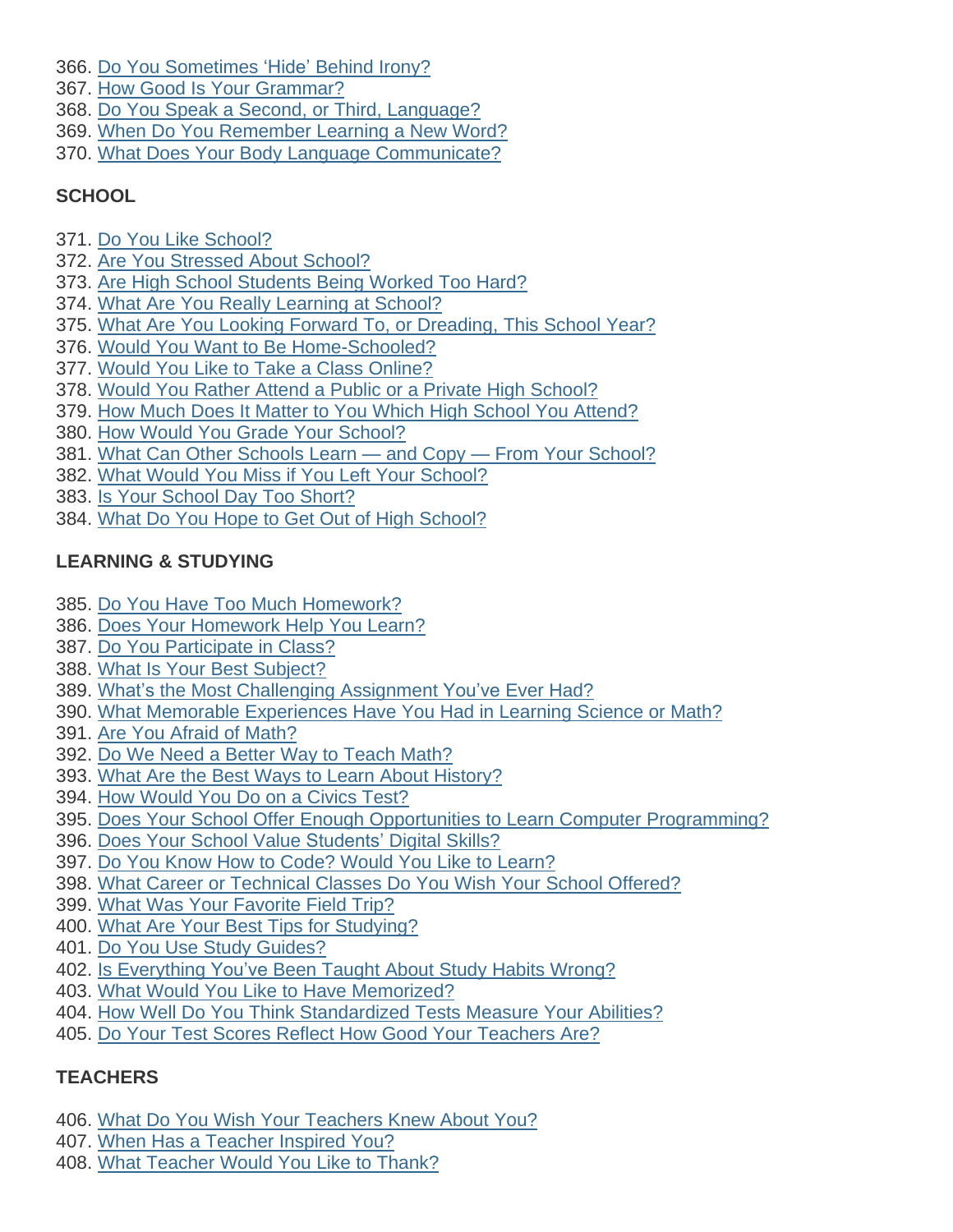409. What Makes a Good [Teacher?](http://learning.blogs.nytimes.com/2015/03/24/what-makes-a-good-teacher/)

- 410. Have You Ever Been [Humiliated](http://learning.blogs.nytimes.com/2016/02/26/student-question-have-you-ever-been-humiliated-by-a-teacher-how-did-it-affect-you/) by a Teacher? How Did it Affect You?
- 411. Have Your Teachers or [Textbooks](http://learning.blogs.nytimes.com/2015/10/06/have-your-teachers-or-textbooks-ever-gotten-it-wrong/) Ever Gotten It Wrong?
- 412. Do Your Teachers Use [Technology](http://learning.blogs.nytimes.com/2012/01/05/do-your-teachers-use-technology-well/) Well?
- 413. Do You Have a [Tutor?](http://learning.blogs.nytimes.com/2010/11/11/do-you-have-a-tutor-2/)

## **SCHOOL LIFE**

- 414. How Do You Feel About [Proms?](http://learning.blogs.nytimes.com/2011/06/03/how-do-you-feel-about-proms/)
- 415. Do You Want to Be ['Promposed'](http://learning.blogs.nytimes.com/2016/04/13/student-question-do-you-want-to-be-promposed-to/) To?
- 416. Is Prom [Worth](http://learning.blogs.nytimes.com/2013/05/02/is-prom-worth-it/) It?
- 417. What Role Do [School](http://learning.blogs.nytimes.com/2010/03/15/what-role-do-school-clubs-and-teams-play-in-your-life/) Clubs and Teams Play in Your Life?
- 418. How Big a Problem Is Bullying or [Cyberbullying](http://learning.blogs.nytimes.com/2013/09/18/how-big-a-problem-is-bullying-or-cyberbullying-in-your-school-or-community/) in Your School or Community?
- 419. Would You Ever Go [Through](http://learning.blogs.nytimes.com/2012/09/20/would-you-ever-go-through-hazing-to-be-part-of-a-group/) Hazing to Be Part of a Group?
- 420. Is Your School a 'Party [School'?](http://learning.blogs.nytimes.com/2009/10/20/is-your-school-a-party-school/)
- 421. Have You Been To Parties That Have Gotten Out of [Control?](http://learning.blogs.nytimes.com/2015/04/24/have-you-been-to-parties-that-have-gotten-out-of-control/)
- 422. How [Common](http://learning.blogs.nytimes.com/2014/04/25/how-common-is-drug-use-in-your-school/) Is Drug Use in Your School?
- 423. Can [Students](http://learning.blogs.nytimes.com/2014/05/23/do-students-at-your-school-talk-about-their-mental-health-issues/) at Your School Talk Openly About Their Mental Health Issues?
- 424. How Does Your School Deal With Students Who [Misbehave?](http://learning.blogs.nytimes.com/2013/04/09/how-does-your-school-deal-with-students-who-misbehave/)
- 425. Do You Know People Who Cheat on [High-Stakes](http://learning.blogs.nytimes.com/2011/09/29/do-you-know-people-who-cheat-on-high-stakes-tests/) Tests?
- 426. How Much Does Your Life in School [Intersect](http://learning.blogs.nytimes.com/2012/05/01/how-much-does-your-life-in-school-intersect-with-your-life-outside-school/) With Your Life Outside School?
- 427. Do You Ever 'Mix It Up' and [Socialize](http://learning.blogs.nytimes.com/2012/10/17/do-you-ever-mix-it-up-and-socialize-with-different-people-at-school/) With Different People at School?
- 428. What Fads Are You and Your [Friends](http://www.nytimes.com/2016/10/17/learning/what-fads-are-you-and-your-friends-into-right-now.html) Into Right Now?

## **COLLEGE**

- 429. Where Do You Want to Go to [College?](http://learning.blogs.nytimes.com/2013/04/16/where-do-you-want-to-go-to-college/)
- 430. What Are Your Sources for Information About Colleges and [Universities?](http://learning.blogs.nytimes.com/2013/04/01/what-are-your-sources-for-information-about-colleges-and-universities/)
- 431. What Role Has [Community](http://learning.blogs.nytimes.com/2015/02/13/what-role-has-community-college-played-in-your-life-or-the-life-of-someone-you-know/) College Played in Your Life or the Life of Someone You Know?
- 432. Is College [Overrated?](http://learning.blogs.nytimes.com/2011/05/26/is-college-overrated/)
- 433. How Much Do You Worry About [Taking](http://learning.blogs.nytimes.com/2016/02/11/student-question-how-much-do-you-worry-about-taking-the-sat-or-act/) the SAT or ACT?
- 434. What Personal Essay Topic Would You Assign to College [Applicants?](http://learning.blogs.nytimes.com/2013/11/04/what-personal-essay-topic-would-you-assign-to-college-applicants/)
- 435. What Qualities Would You Look For in a College [Roommate?](http://learning.blogs.nytimes.com/2014/03/14/what-qualities-would-you-look-for-in-a-college-roommate/)
- 436. Would You Want to Take a Gap Year After High [School?](http://learning.blogs.nytimes.com/2016/04/26/student-question-would-you-want-to-take-a-gap-year-after-high-school/)
- 437. What Makes a Graduation Ceremony [Memorable?](http://learning.blogs.nytimes.com/2011/06/20/70483/)

# **WORK & CAREERS**

- 438. What Do You Want to Be [When](http://learning.blogs.nytimes.com/2016/06/10/student-question-what-do-you-want-to-be-when-you-grow-up/) You Grow Up?
- 439. Do You Have a Life [Calling?](http://learning.blogs.nytimes.com/2011/06/01/do-you-have-a-life-calling/)
- 440. [What's](http://learning.blogs.nytimes.com/2016/03/10/student-question-whats-your-dream-job/) Your Dream Job?
- 441. What Are Your Longtime Interests or [Passions?](http://learning.blogs.nytimes.com/2014/04/22/what-are-your-long-time-interests-or-passions/)
- 442. Do You Think You Will Have a [Career](http://learning.blogs.nytimes.com/2014/05/28/do-you-think-you-will-have-a-career-that-you-love/) That You Love?
- 443. What Do You Want More From a Career: [Happiness](http://learning.blogs.nytimes.com/2015/05/15/what-do-you-want-more-from-a-career-happiness-or-wealth/) or Wealth?
- 444. What [Investment](http://learning.blogs.nytimes.com/2013/02/25/what-investment-are-you-willing-to-make-to-get-your-dream-job/) Are You Willing to Make to Get Your Dream Job?
- 445. Would You Consider a [Nontraditional](http://learning.blogs.nytimes.com/2012/05/22/would-you-consider-a-non-traditional-occupation/) Occupation?
- 446. Would You Rather Work From Home or in an [Office?](http://learning.blogs.nytimes.com/2013/03/01/would-you-rather-work-from-home-or-in-an-office/)
- 447. Would You Want to Be a [Teacher?](http://learning.blogs.nytimes.com/2011/03/29/would-you-want-to-be-a-teacher/)
- 448. What Hidden [Talents](http://learning.blogs.nytimes.com/2011/03/01/what-hidden-talents-might-you-have/) Might You Have?
- 449. What ['Back-to-the-Land'](http://learning.blogs.nytimes.com/2012/09/12/what-back-to-the-land-skills-do-you-have-or-wish-you-had/) Skills Do You Have, or Wish You Had?
- 450. What Skill Could You Teach in Two [Minutes?](http://learning.blogs.nytimes.com/2016/03/30/student-question-what-skill-could-you-teach-in-two-minutes/)
- 451. What Have You Made [Yourself?](http://learning.blogs.nytimes.com/2011/10/26/what-have-you-made-yourself/)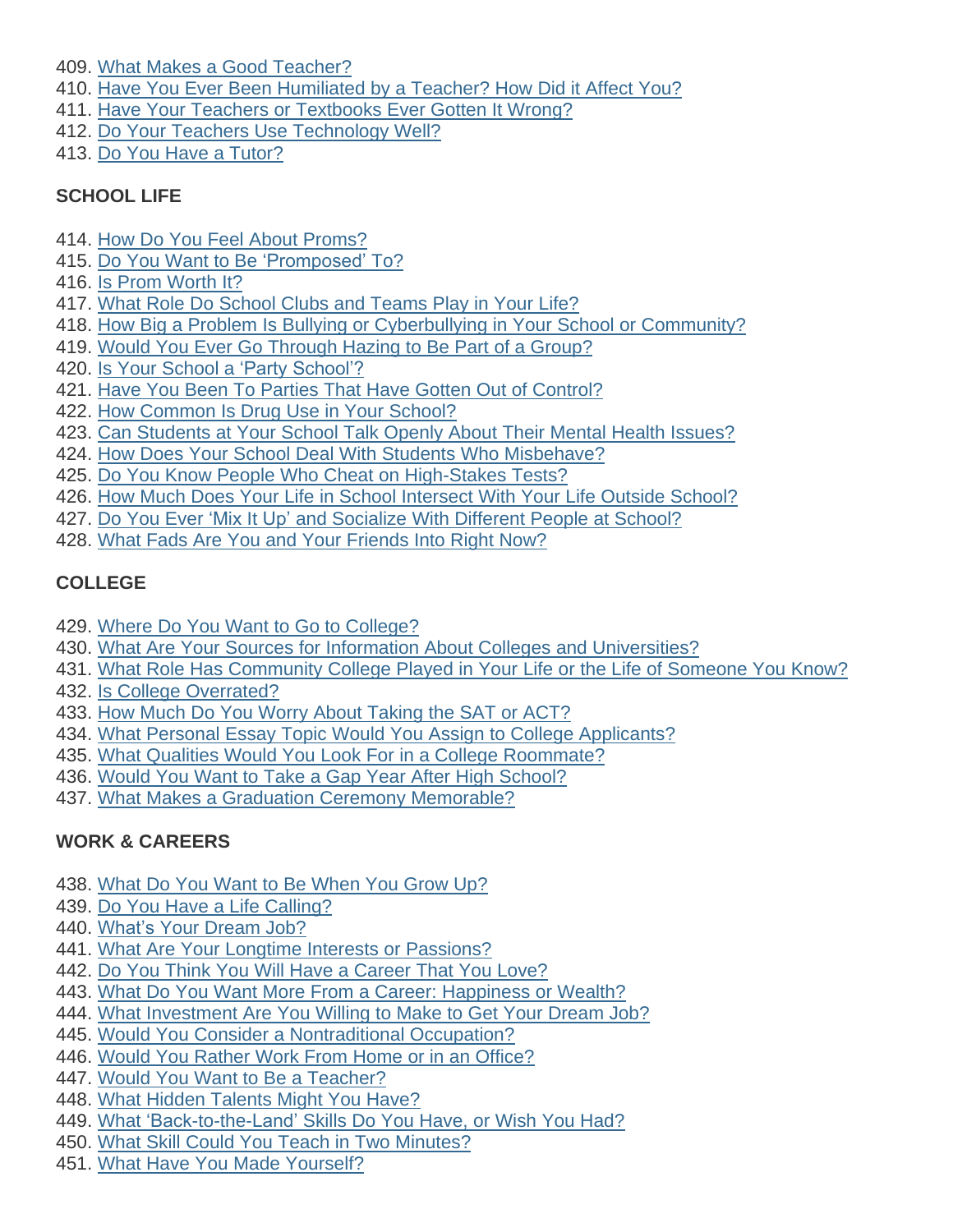- 452. Do You Have an Idea for a [Business](http://learning.blogs.nytimes.com/2015/02/04/do-you-have-an-idea-for-a-business-or-app/) or App?
- 453. What Would You Create if You Had [Funding?](http://learning.blogs.nytimes.com/2009/12/15/what-would-you-create-if-you-had-funding/)
- 454. How Did You Start Doing [Something](http://learning.blogs.nytimes.com/2012/10/01/how-did-you-start-doing-something-you-love/) You Love?
- 455. Did You Ever Take a Break From Doing [Something](http://learning.blogs.nytimes.com/2014/09/26/did-you-ever-take-a-break-from-doing-something-you-love/) You Love?
- 456. What Have You Done to Earn [Money?](http://learning.blogs.nytimes.com/2012/03/06/what-have-you-done-to-earn-money/)
- 457. Do You [Have](http://learning.blogs.nytimes.com/2012/06/07/do-you-have-a-summer-job-2/) a Job?
- 458. Would You Quit if Your Values Did Not Match Your [Employer's?](http://learning.blogs.nytimes.com/2012/03/15/would-you-quit-if-your-values-did-not-match-your-employers/)
- 459. What Do You Hope to Be Doing the Year After You [Graduate](http://learning.blogs.nytimes.com/2012/03/27/what-do-you-hope-to-be-doing-the-year-after-you-graduate-from-college/) From College?
- 460. Where Do You See [Yourself](http://learning.blogs.nytimes.com/2011/03/24/where-do-you-see-yourself-in-10-years/) in 10 Years?

#### **FRIENDSHIP**

- 461. Do You Have a Best [Friend?](http://learning.blogs.nytimes.com/2010/06/18/do-you-have-a-best-friend/)
- 462. How Often Do You Spend [One-on-One](http://learning.blogs.nytimes.com/2015/03/16/how-often-do-you-spend-one-on-one-time-with-your-closest-friends/) Time With Your Closest Friends?
- 463. How Do You Feel About [Introducing](http://learning.blogs.nytimes.com/2014/10/27/how-do-you-feel-about-introducing-friends-from-different-parts-of-your-life/) Friends from Different Parts of Your Life?
- 464. Do You Find It Easier to Make New Friends Online or In [Person?](http://learning.blogs.nytimes.com/2015/08/31/do-you-find-it-easier-to-make-new-friends-online-or-in-person/)
- 465. How Good a [Friend](http://learning.blogs.nytimes.com/2015/02/10/how-good-of-a-friend-are-you/) Are You?
- 466. How Have You [Helped](http://learning.blogs.nytimes.com/2016/01/26/student-question-how-have-you-helped-a-friend-in-a-time-of-need/) a Friend in a Time of Need?
- 467. Do You Like Your [Friends?](http://www.nytimes.com/2016/09/20/learning/do-you-like-your-friends.html)
- 468. Is [Competitiveness](http://learning.blogs.nytimes.com/2015/11/02/is-competitiveness-an-obstacle-to-making-or-keeping-friendships/) an Obstacle to Making or Keeping Friendships?
- 469. How Should You Handle the End of a [Friendship?](http://learning.blogs.nytimes.com/2012/01/30/how-should-you-handle-the-end-of-a-friendship/)
- 470. [Have](http://learning.blogs.nytimes.com/2015/10/02/have-you-ever-felt-left-out/) You Ever Felt Left Out?

## **DATING**

- 471. Have You Ever Been in [Love?](http://learning.blogs.nytimes.com/2012/12/05/have-you-ever-been-in-love/)
- 472. What Are the Most Meaningful [Relationships](http://learning.blogs.nytimes.com/2010/02/12/what-are-the-most-meaningful-relationships-in-your-life/) in Your Life?
- 473. What Advice Would You Give to [Somebody](http://learning.blogs.nytimes.com/2012/06/05/what-advice-would-you-give-to-somebody-who-just-started-dating/) Who Just Started Dating?
- 474. Are You [Allowed](http://learning.blogs.nytimes.com/2010/08/31/are-you-allowed-to-date/) to Date?
- 475. Is [Dating](http://learning.blogs.nytimes.com/2013/01/14/is-the-date-a-thing-of-the-past/) a Thing of the Past?
- 476. Is Hookup Culture Leaving Your Generation Unhappy and [Unprepared](http://learning.blogs.nytimes.com/2014/02/12/is-hookup-culture-leaving-your-generation-unhappy-and-unprepared-for-love/) for Love?
- 477. What Are the Basic 'Rules' for Handling [Breakups?](http://learning.blogs.nytimes.com/2011/08/08/what-are-the-basic-rules-for-handling-breakups/)
- 478. What's the Best Way to Get Over a [Breakup?](http://learning.blogs.nytimes.com/2015/02/05/whats-the-best-way-to-get-over-a-breakup/)
- 479. What Are Your Beliefs About [Marriage?](http://learning.blogs.nytimes.com/2010/03/03/what-are-your-beliefs-about-marriage/)

# **SPORTS & GAMES**

- 480. What's the Most [Impressive](http://learning.blogs.nytimes.com/2013/03/06/whats-the-most-impressive-sports-moment-youve-seen/) Sports Moment You've Seen?
- 481. Who Are Your Sports [Heroes?](http://learning.blogs.nytimes.com/2015/09/24/who-are-your-sports-heroes/)
- 482. What Sports [Teams](http://learning.blogs.nytimes.com/2010/10/13/what-sports-teams-do-you-root-for-why/) Do You Root For?
- 483. Does Being a Fan Help [Define](http://learning.blogs.nytimes.com/2013/02/04/does-being-a-fan-help-define-who-you-are/) Who You Are?
- 484. How Far Would You Go to Express Loyalty to Your Favorite [Teams?](http://learning.blogs.nytimes.com/2014/10/03/how-far-would-you-go-to-express-loyalty-to-your-favorite-teams/)
- 485. Are You a [Fair-Weather](http://learning.blogs.nytimes.com/2015/11/03/are-you-a-fair-weather-fan/) Fan?
- 486. When Has a Sports Team Most [Disappointed](http://learning.blogs.nytimes.com/2013/05/15/when-has-a-sports-team-most-disappointed-you/) You?
- 487. Do You [Watch](http://learning.blogs.nytimes.com/2015/01/28/do-you-watch-the-super-bowl-2/) the Super Bowl?
- 488. What Fan [Memorabilia](http://learning.blogs.nytimes.com/2011/06/30/what-fan-memorabilia-would-you-pay-big-bucks-for/) Would You Pay Big Bucks For?
- 489. What [Extreme](http://learning.blogs.nytimes.com/2015/01/14/what-extreme-sports-interest-you-most/) Sports Interest You Most?
- 490. Why Do You Play [Sports?](http://learning.blogs.nytimes.com/2010/02/01/why-do-you-play-sports/)
- 491. What Rules Would You Like to See [Changed](http://learning.blogs.nytimes.com/2014/05/16/what-rules-would-you-like-to-see-changed-in-your-favorite-sports/) in Your Favorite Sports?
- 492. Do You Enjoy Playing Games or Solving [Puzzles?](http://learning.blogs.nytimes.com/2015/10/13/do-you-enjoy-playing-games-or-solving-puzzles/)
- 493. What Are Your Favorite Board [Games?](http://learning.blogs.nytimes.com/2016/02/01/student-question-what-are-your-favorite-board-games/)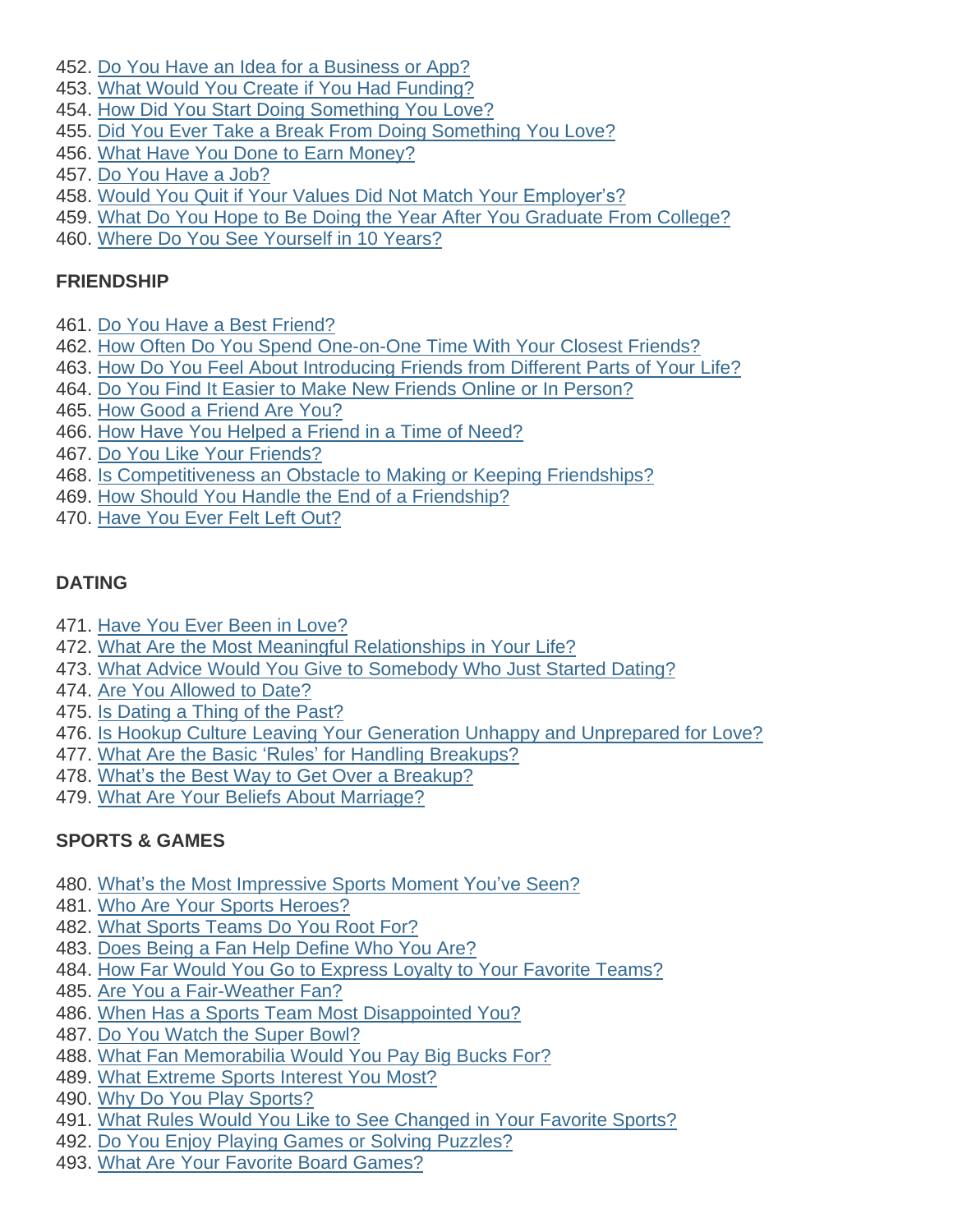494. What Are Your Favorite [Games?](http://learning.blogs.nytimes.com/2011/02/18/what-are-your-favorite-games/) 495. What Game Would You Like to [Redesign?](http://learning.blogs.nytimes.com/2012/01/11/what-game-would-you-like-to-redesign/)

## **TRAVEL**

- 496. Where in the World Would You Most Like to [Travel?](http://learning.blogs.nytimes.com/2016/01/14/student-question-where-in-the-world-would-you-most-like-to-travel/)
- 497. What Is Your Fantasy [Vacation?](http://learning.blogs.nytimes.com/2012/04/18/what-is-your-fantasy-vacation/)
- 498. What Would Your [Fantasy](http://learning.blogs.nytimes.com/2012/05/21/what-would-your-fantasy-road-trip-be-like/) Road Trip Be Like?
- 499. What Crazy [Adventure](http://learning.blogs.nytimes.com/2014/02/19/what-crazy-adventure-would-you-want-to-take/) Would You Want to Take?
- 500. What Local ['Microadventures'](http://learning.blogs.nytimes.com/2015/03/25/what-local-microadventures-would-you-like-to-go-on/) Would You Like to Go On?
- 501. What's Your Perfect Family [Vacation?](http://learning.blogs.nytimes.com/2015/05/06/whats-your-perfect-family-vacation/)
- 502. How Has Travel [Affected](http://learning.blogs.nytimes.com/2011/05/03/how-has-travel-affected-you/) You?
- 503. What Kind of [Tourist](http://learning.blogs.nytimes.com/2015/12/17/what-kind-of-tourist-are-you/) Are You?
- 504. What Are the Best Souvenirs You've Ever Collected While [Traveling?](http://learning.blogs.nytimes.com/2012/10/24/what-are-the-best-souvenirs-youve-ever-collected-while-traveling/)
- 505. What Famous [Landmarks](http://learning.blogs.nytimes.com/2011/09/26/what-famous-landmarks-have-you-visited/) Have You Visited?
- 506. What's the Coolest Thing You've Ever Seen in [Nature?](http://learning.blogs.nytimes.com/2013/04/03/whats-the-coolest-thing-youve-ever-seen-in-nature/)
- 507. How Much Do You Know About the Rest of the [World?](http://www.nytimes.com/2016/09/23/learning/how-much-do-you-know-about-the-rest-of-the-world.html)
- 508. Would You Like to Live in Another [Country?](http://learning.blogs.nytimes.com/2011/09/20/would-you-like-to-live-in-another-country/)
- 509. Would You Want to Be a Space [Tourist?](http://learning.blogs.nytimes.com/2014/11/05/would-you-want-to-be-a-space-tourist/)
- 510. If You Could [Time-Travel,](http://learning.blogs.nytimes.com/2015/10/21/if-you-could-time-travel-where-would-you-go/) Where Would You Go?

## **LOOKS & FASHION**

- 511. What Is Your All-Time Favorite Piece of [Clothing?](http://learning.blogs.nytimes.com/2015/02/17/what-is-your-all-time-favorite-piece-of-clothing/)
- 512. Do You Have a [Signature](http://learning.blogs.nytimes.com/2012/01/04/do-you-have-a-signature-clothing-item/) Clothing Item?
- 513. What's Your [Favorite](http://learning.blogs.nytimes.com/2015/12/03/whats-your-favorite-t-shirt/) T-Shirt?
- 514. Do You Care What You [Wear?](http://learning.blogs.nytimes.com/2015/04/28/do-you-care-what-you-wear/)
- 515. Does What You Wear Say [Anything](http://learning.blogs.nytimes.com/2015/10/08/does-what-you-wear-say-anything-about-you-as-a-person/) About You as a Person?
- 516. What Does Your [Hairstyle](http://learning.blogs.nytimes.com/2013/10/10/what-does-your-hairstyle-say-about-you/) Say About You?
- 517. What's on Your Fashion [Shopping](http://learning.blogs.nytimes.com/2010/08/27/whats-on-your-fall-fashion-shopping-list/) List?
- 518. How Far Would You Go for [Fashion?](http://learning.blogs.nytimes.com/2012/05/17/how-far-would-you-go-for-fashion/)
- 519. What Are the Hot [Fashion](http://learning.blogs.nytimes.com/2010/01/27/what-are-the-hot-fashion-trends-at-your-school-right-now/) Trends at Your School Right Now?
- 520. What [Current](http://learning.blogs.nytimes.com/2015/09/18/what-current-trends-annoy-you/) Trends Annoy You?
- 521. Would You Ever [Consider](http://learning.blogs.nytimes.com/2013/04/19/would-you-ever-consider-getting-a-tattoo/) Getting a Tattoo?
- 522. What Are Your Opinions on [Cosmetic](http://learning.blogs.nytimes.com/2014/10/29/what-are-your-opinions-on-cosmetic-surgery/) Surgery?
- 523. Do [Photoshopped](http://learning.blogs.nytimes.com/2011/11/30/do-photoshopped-images-make-you-feel-bad-about-your-own-looks/) Images Make You Feel Bad About Your Own Looks?
- 524. Have You [Inherited](http://learning.blogs.nytimes.com/2016/05/31/student-question-have-you-inherited-your-parents-attitudes-toward-their-looks/) Your Parents' Attitudes Toward Their Looks?
- 525. Has Anyone Ever Said That You Look Like [Someone](http://learning.blogs.nytimes.com/2012/10/31/has-anyone-ever-said-that-you-look-like-someone-famous/) Famous?

# **EXERCISE, HEALTH & SLEEP**

- 526. Do You Like to [Exercise?](http://learning.blogs.nytimes.com/2014/04/10/do-you-like-to-exercise/)
- 527. Do You Get Enough [Exercise?](http://learning.blogs.nytimes.com/2015/12/15/do-you-get-enough-exercise/)
- 528. How Has Exercise [Changed](http://learning.blogs.nytimes.com/2014/05/27/how-has-exercise-changed-your-health-your-body-or-your-life/) Your Health, Your Body or Your Life?
- 529. How Much Do You Think About Your [Weight?](http://learning.blogs.nytimes.com/2016/05/03/student-question-how-much-do-you-think-about-your-body-weight/)
- 530. How Often Do You [Engage](http://learning.blogs.nytimes.com/2015/03/18/how-often-do-you-engage-in-fat-talk/) in 'Fat Talk'?
- 531. Do You Pay [Attention](http://learning.blogs.nytimes.com/2015/05/12/do-you-pay-attention-to-calorie-counts-for-food/) to Calorie Counts for Food?
- 532. Do You Pay [Attention](http://learning.blogs.nytimes.com/2014/02/28/do-you-pay-attention-to-nutrition-labels-on-food/) to Nutrition Labels on Food?
- 533. How [Concerned](http://learning.blogs.nytimes.com/2010/09/16/how-concerned-are-you-about-where-your-food-comes-from/) Are You About Where Your Food Comes From?
- 534. Are Your Eating Habits [Healthy?](http://learning.blogs.nytimes.com/2011/01/25/are-your-eating-habits-healthy/)
- 535. Do You Eat Too [Quickly?](http://learning.blogs.nytimes.com/2012/02/13/do-you-eat-too-quickly/)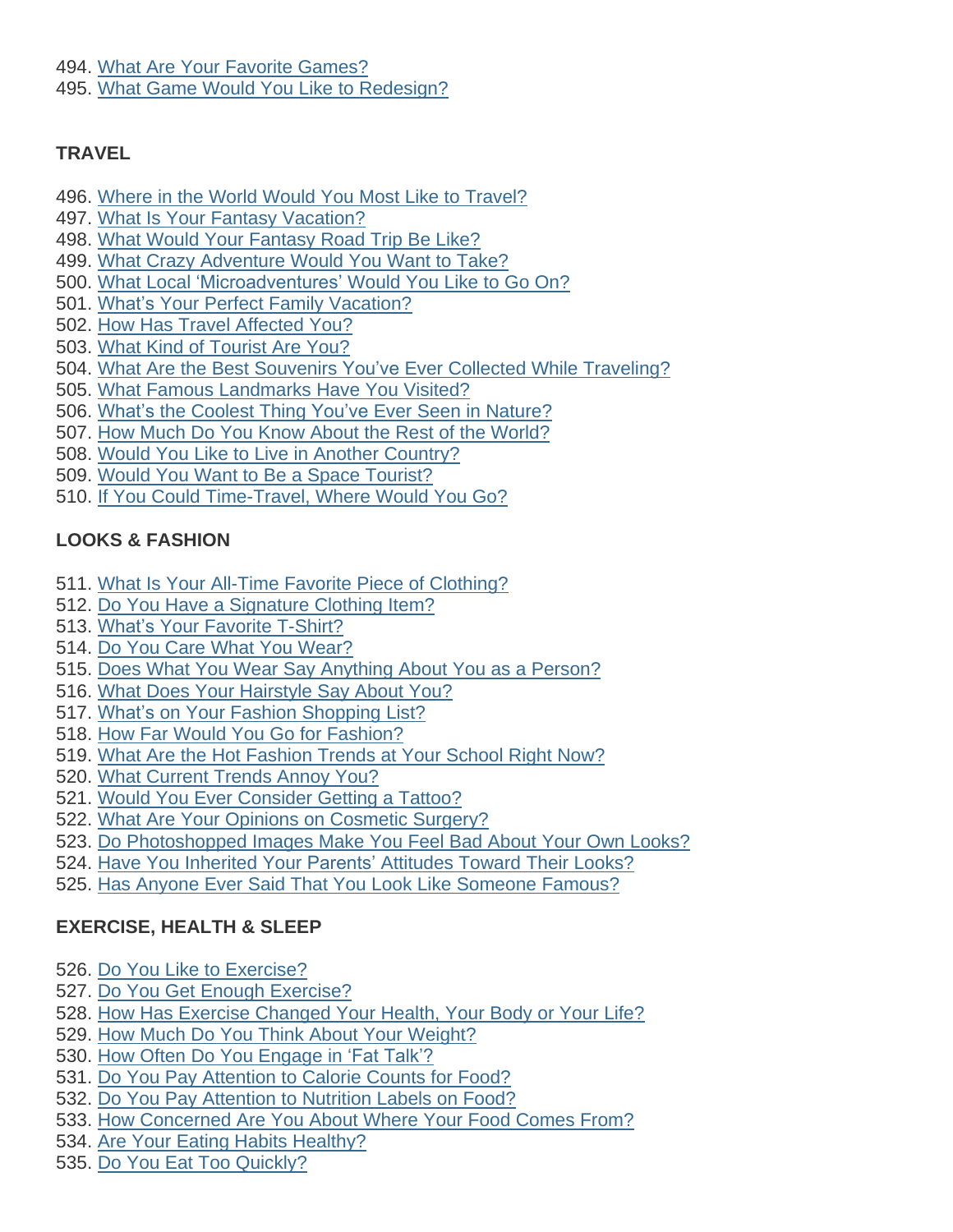- 536. What Are Your 'Food [Rules'?](http://learning.blogs.nytimes.com/2010/02/05/what-are-your-food-rules/)
- 537. What Are Your Healthy [Habits?](http://learning.blogs.nytimes.com/2016/01/27/student-question-what-are-your-healthy-habits/)
- 538. What Health Tips Have [Worked](http://learning.blogs.nytimes.com/2010/10/01/what-health-tips-have-worked-for-you/) for You?
- 539. What Rules Do You Have for Staying [Healthy?](http://www.nytimes.com/2016/09/28/learning/what-rules-do-you-have-for-staying-healthy.html)
- 540. How [Careful](http://learning.blogs.nytimes.com/2013/05/30/how-careful-are-you-in-the-sun/) Are You in the Sun?
- 541. What Are Your Sleep [Habits?](http://learning.blogs.nytimes.com/2012/09/26/what-are-your-sleep-habits/)
- 542. How Much of a Priority Do You Make [Sleep?](http://learning.blogs.nytimes.com/2014/01/16/how-much-of-a-priority-do-you-make-sleep-in-your-life/)
- 543. Do You Get [Enough](http://learning.blogs.nytimes.com/2010/02/23/do-you-get-enough-sleep/) Sleep?

## **MEALS & FOOD**

- 544. What Are the Most [Memorable](http://learning.blogs.nytimes.com/2012/10/18/what-are-the-most-memorable-meals-youve-ever-had/) Meals You've Ever Had?
- 545. What's Your Favorite Holiday Food [Memory?](http://learning.blogs.nytimes.com/2011/12/22/whats-your-favorite-holiday-food-memory/)
- 546. What's Your [Comfort](http://learning.blogs.nytimes.com/2012/05/25/whats-your-comfort-food/) Food?
- 547. What Are Your [Favorite](http://learning.blogs.nytimes.com/2012/03/08/what-are-your-favorite-junk-foods/) Junk Foods?
- 548. What's Your [Favorite](http://learning.blogs.nytimes.com/2016/05/18/whats-your-favorite-candy/) Candy?
- 549. What's Your Favorite [Sandwich?](http://learning.blogs.nytimes.com/2015/04/17/whats-your-favorite-sandwich/)
- 550. Do You Prefer Your Tacos 'Authentic' or ['Appropriated'?](http://learning.blogs.nytimes.com/2012/05/03/do-you-prefer-your-tacos-authentic-or-appropriated/)
- 551. What Food Would You Like to Judge in a [Taste-Off?](http://learning.blogs.nytimes.com/2013/02/08/what-food-would-you-like-to-judge-in-a-taste-off/)
- 552. Do You [Cook?](http://learning.blogs.nytimes.com/2012/02/02/do-you-cook/)
- 553. What [Would](http://learning.blogs.nytimes.com/2014/05/22/what-would-you-most-like-to-learn-to-cook-or-bake/) You Most Like to Learn to Cook or Bake?
- 554. What [Messages](http://learning.blogs.nytimes.com/2014/05/07/what-messages-about-food-and-eating-have-you-learned-from-your-family/) About Food and Eating Have You Learned From Your Family?
- 555. How Often Does Your Family Eat [Together?](http://learning.blogs.nytimes.com/2016/04/15/student-question-how-often-does-your-family-eat-together/)
- 556. What Are Your Favorite [Restaurants?](http://learning.blogs.nytimes.com/2015/03/09/what-are-your-favorite-restaurants/)
- 557. What [Restaurant](http://learning.blogs.nytimes.com/2014/11/13/what-restaurant-would-you-most-like-to-review/) Would You Most Like to Review?
- 558. What Do You Eat During the [School](http://learning.blogs.nytimes.com/2012/02/22/what-do-you-eat-during-the-school-day/) Day?
- 559. Do You Eat [Cafeteria](http://learning.blogs.nytimes.com/2011/03/10/do-you-eat-cafeteria-food/) Food?
- 560. Is [School](http://learning.blogs.nytimes.com/2015/10/01/is-school-lunch-really-all-that-bad/) Lunch Really All That Bad?

## **HOLIDAYS & SEASONS**

- 561. How Do You [Celebrate](http://learning.blogs.nytimes.com/2016/03/08/student-question-how-do-you-celebrate-your-birthday/) Your Birthday?
- 562. Will You Be Wearing a [Halloween](http://learning.blogs.nytimes.com/2013/10/28/will-you-be-wearing-a-halloween-costume-this-year/) Costume This Year?
- 563. Do You Like Scary Movies and [Books?](http://learning.blogs.nytimes.com/2012/10/26/do-you-like-scary-movies-and-books/)
- 564. Do You Believe in [Ghosts?](http://learning.blogs.nytimes.com/2013/10/15/do-you-believe-in-ghosts/)
- 565. What Are Your [Thanksgiving](http://learning.blogs.nytimes.com/2015/11/19/what-are-your-thanksgiving-traditions-2/) Traditions?
- 566. What Do You Look Forward to Most and Least During the Holiday [Season?](http://learning.blogs.nytimes.com/2014/12/15/what-do-you-look-forward-to-most-and-least-during-the-holiday-season/)
- 567. What Are Your Tips for Enjoying the Holiday [Season?](http://learning.blogs.nytimes.com/2012/12/10/what-are-your-tips-for-enjoying-the-holiday-season/)
- 568. How Will You Spend the [Holiday](http://learning.blogs.nytimes.com/2012/12/20/how-are-you-spending-the-holiday-break-2/) Break?
- 569. What Does [Santa](http://learning.blogs.nytimes.com/2014/12/22/what-does-santa-claus-mean-to-you/) Claus Mean to You?
- 570. Do You Look [Forward](http://learning.blogs.nytimes.com/2014/12/23/do-you-look-forward-to-new-years-eve/) to New Year's Eve?
- 571. Do You Make New Year's [Resolutions?](http://learning.blogs.nytimes.com/2012/01/03/do-you-make-new-years-resolutions/)
- 572. How Do You Fight the Winter [Blues?](http://learning.blogs.nytimes.com/2013/01/28/how-do-you-fight-the-winter-blues/)
- 573. What [Would](http://learning.blogs.nytimes.com/2015/01/27/what-would-you-do-on-a-snow-day/) You Do on a Snow Day?
- 574. What Are Your [Experiences](http://learning.blogs.nytimes.com/2012/10/29/what-are-your-experiences-with-severe-weather/) With Severe Weather?
- 575. How Do You Feel About [Valentine's](http://learning.blogs.nytimes.com/2011/02/14/how-do-you-feel-about-valentines-day/) Day?
- 576. How Do You [Celebrate](http://learning.blogs.nytimes.com/2012/04/04/how-do-you-celebrate-spring/) Spring?
- 577. What Would Your [Fantasy](http://learning.blogs.nytimes.com/2013/03/25/what-would-your-fantasy-spring-break-be-like/) Spring Break Be Like?
- 578. What Are You Looking Forward to This [Summer?](http://learning.blogs.nytimes.com/2011/04/22/what-are-you-looking-forward-to-this-summer/)
- 579. What Would Your Ideal [Summer](http://learning.blogs.nytimes.com/2013/04/11/what-would-your-ideal-summer-camp-be-like/) Camp Be Like?
- 580. What Are Your Favorite Summer [Hangouts?](http://learning.blogs.nytimes.com/2011/06/17/what-are-your-favorite-summer-hangouts/)
- 581. What's Your Favorite [Summer](http://learning.blogs.nytimes.com/2010/05/28/whats-your-favorite-summer-food/) Food?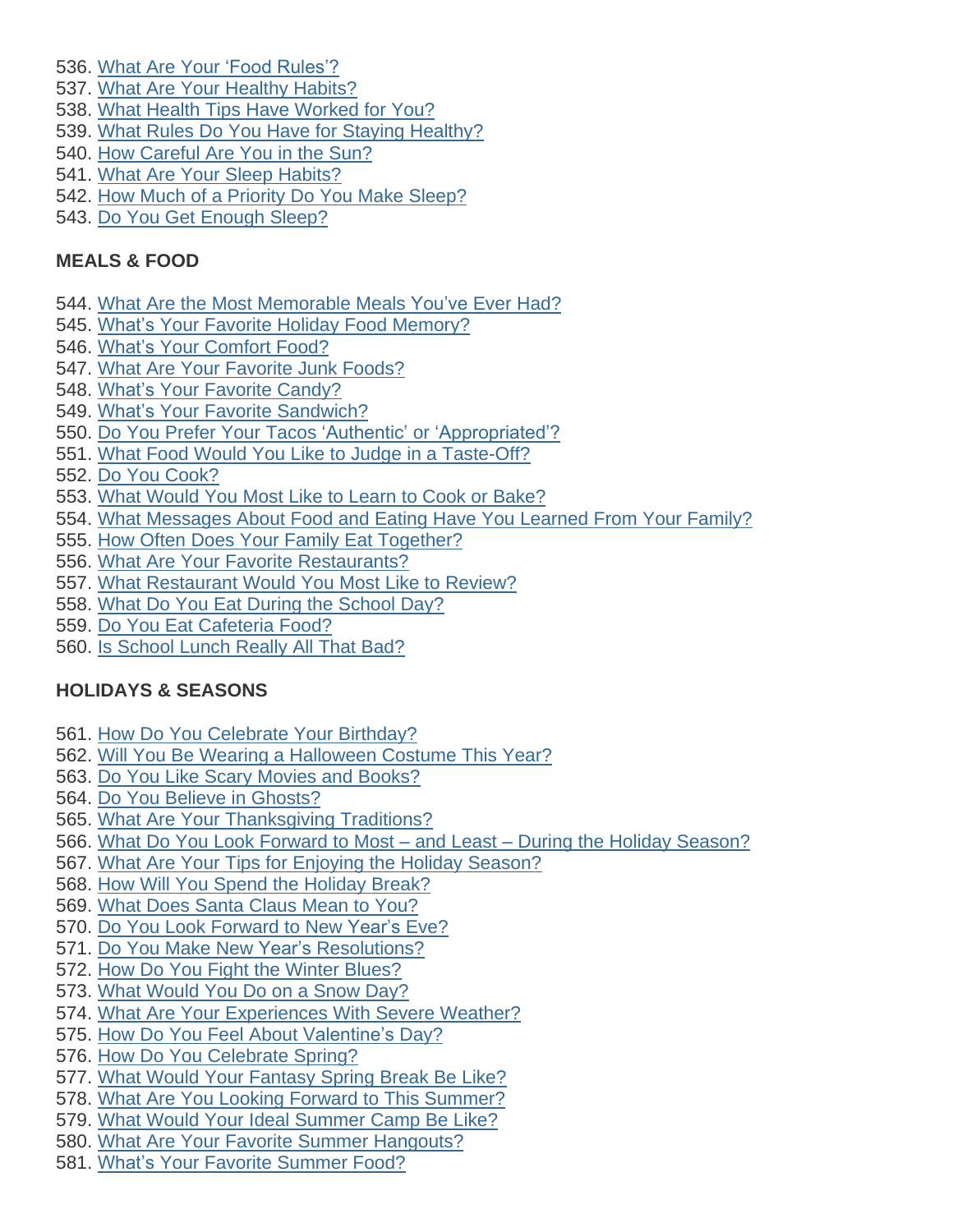- 582. What Is Your Favorite [Summer](http://learning.blogs.nytimes.com/2010/05/04/what-is-your-favorite-summer-movie/) Movie?
- 583. What's on Your [Summer](http://learning.blogs.nytimes.com/2013/06/04/whats-on-your-summer-reading-list-3/) Reading List?
- 584. Do You Have a [Summer](http://learning.blogs.nytimes.com/2010/06/02/do-you-have-a-summer-job/) Job?
- 585. Do You Choose Summer Activities to Look Good on [Applications?](http://learning.blogs.nytimes.com/2011/08/10/do-you-choose-summer-activities-to-look-good-on-applications/)
- 586. What Are the Best Things You Did This [Summer?](http://learning.blogs.nytimes.com/2014/09/02/what-are-the-best-things-you-did-this-summer/)
- 587. How Do You Prepare to Go Back to [School?](http://learning.blogs.nytimes.com/2011/08/16/how-do-you-prepare-to-go-back-to-school/)
- 588. How Can People Make the Most of Long Holiday [Weekends?](http://learning.blogs.nytimes.com/2013/12/02/how-can-people-make-the-most-of-long-holiday-weekends/)
- 589. What's Your Sunday [Routine?](http://learning.blogs.nytimes.com/2011/01/24/whats-your-sunday-routine/)

## **SHOPPING**

- 590. What's Your [Favorite](http://learning.blogs.nytimes.com/2010/04/20/whats-your-favorite-store-why/) Store?
- 591. To What Company Would You Write a Letter of Complaint or [Admiration?](http://learning.blogs.nytimes.com/2012/10/02/to-what-company-would-you-write-a-letter-of-complaint-or-admiration/)
- 592. To What [Business](http://learning.blogs.nytimes.com/2010/10/25/to-what-business-would-you-like-to-give-advice/) Would You Like to Give Advice?
- 593. Do You Ever Hang Out at the [Mall?](http://learning.blogs.nytimes.com/2015/01/07/is-the-shopping-mall-still-an-important-part-of-teenage-culture/)
- 594. How [Would](http://learning.blogs.nytimes.com/2012/02/08/how-would-you-make-over-your-mall/) You Make Over Your Mall?
- 595. Do You Shop at Locally Owned [Businesses?](http://learning.blogs.nytimes.com/2011/11/14/do-you-shop-at-locally-owned-businesses/)
- 596. What Are the Best Things You've Acquired [Secondhand?](http://learning.blogs.nytimes.com/2011/05/19/what-are-the-best-things-youve-acquired-secondhand/)

# **CARS & DRIVING**

- 597. How [Important](http://learning.blogs.nytimes.com/2012/03/12/how-important-is-it-to-have-a-drivers-license/) Is It to Have a Driver's License?
- 598. Are You a Good [Driver?](http://learning.blogs.nytimes.com/2011/04/20/are-you-a-good-driver/)
- 599. Do You Have a [Dream](http://learning.blogs.nytimes.com/2014/12/01/do-you-have-a-dream-car/) Car?
- 600. [Would](http://learning.blogs.nytimes.com/2015/05/04/would-you-like-to-ride-in-a-car-that-drives-itself/) You Like to Ride in a Car That Drives Itself?

## **ANIMALS & PETS**

- 601. What Are the [Animals](http://learning.blogs.nytimes.com/2016/03/24/student-question-what-are-the-animals-in-your-life/) in Your Life?
- 602. What's Your [Relationship](http://learning.blogs.nytimes.com/2015/02/25/whats-your-relationship-like-with-your-pet/) Like With Your Pet?
- 603. How Well Do You [Know](http://learning.blogs.nytimes.com/2013/01/31/how-well-do-you-know-your-pet/) Your Pet?
- 604. What Are Your [Thoughts](http://learning.blogs.nytimes.com/2015/03/30/what-are-your-thoughts-on-cats/) on Cats?
- 605. [Would](http://learning.blogs.nytimes.com/2015/11/09/student-opinion-do-you-want-to-hang-out-at-a-cat-cafe/) You Want to Hang Out at a Cat Cafe?
- 606. Why Do We Love [Watching](http://learning.blogs.nytimes.com/2016/03/18/student-question-why-do-we-love-watching-animal-videos-so-much/) Animal Videos So Much?
- 607. What Are Your Most [Memorable](http://learning.blogs.nytimes.com/2015/10/19/what-are-your-most-memorable-stories-about-wildlife/) Stories About Wildlife?
- 608. How Do You Feel About [Zoos?](http://learning.blogs.nytimes.com/2012/03/14/how-do-you-feel-about-zoos/)

## **ENVIRONMENTAL ISSUES**

- 609. How [Green](http://learning.blogs.nytimes.com/2015/05/05/how-green-are-you/) Are You?
- 610. How Do You Try to Reduce Your Impact on the [Environment?](http://learning.blogs.nytimes.com/2015/12/04/how-do-you-try-to-reduce-your-personal-contribution-to-climate-change-and-environmental-degradation/)
- 611. Do You Ever Feel Guilty About What, or How Much, You Throw [Away?](http://learning.blogs.nytimes.com/2013/03/20/do-you-ever-feel-guilty-about-what-or-how-much-you-throw-away/)
- 612. How Much Food Does Your Family [Waste?](http://learning.blogs.nytimes.com/2010/11/03/student-opinion-how-much-food-does-your-family-waste/)
- 613. What Could You Live [Without?](http://learning.blogs.nytimes.com/2010/01/25/what-could-you-live-without/)
- 614. How Do You [Celebrate](http://learning.blogs.nytimes.com/2016/04/22/student-question-how-do-you-celebrate-earth-day/) Earth Day?

# **POLITICS & BELIEFS**

- 615. How Would You Like to Help Our [World?](http://learning.blogs.nytimes.com/2010/11/12/how-would-you-like-to-help-our-world/)
- 616. What Cause Would Get You Into the [Streets?](http://learning.blogs.nytimes.com/2011/02/09/what-cause-would-get-you-into-the-streets/)
- 617. Have Your Ever Taken Part in a [Protest?](http://learning.blogs.nytimes.com/2014/12/11/have-your-ever-taken-part-in-a-protest/)
- 618. What [Would](http://learning.blogs.nytimes.com/2010/10/27/what-would-you-risk-your-life-for/) You Risk Your Life For?